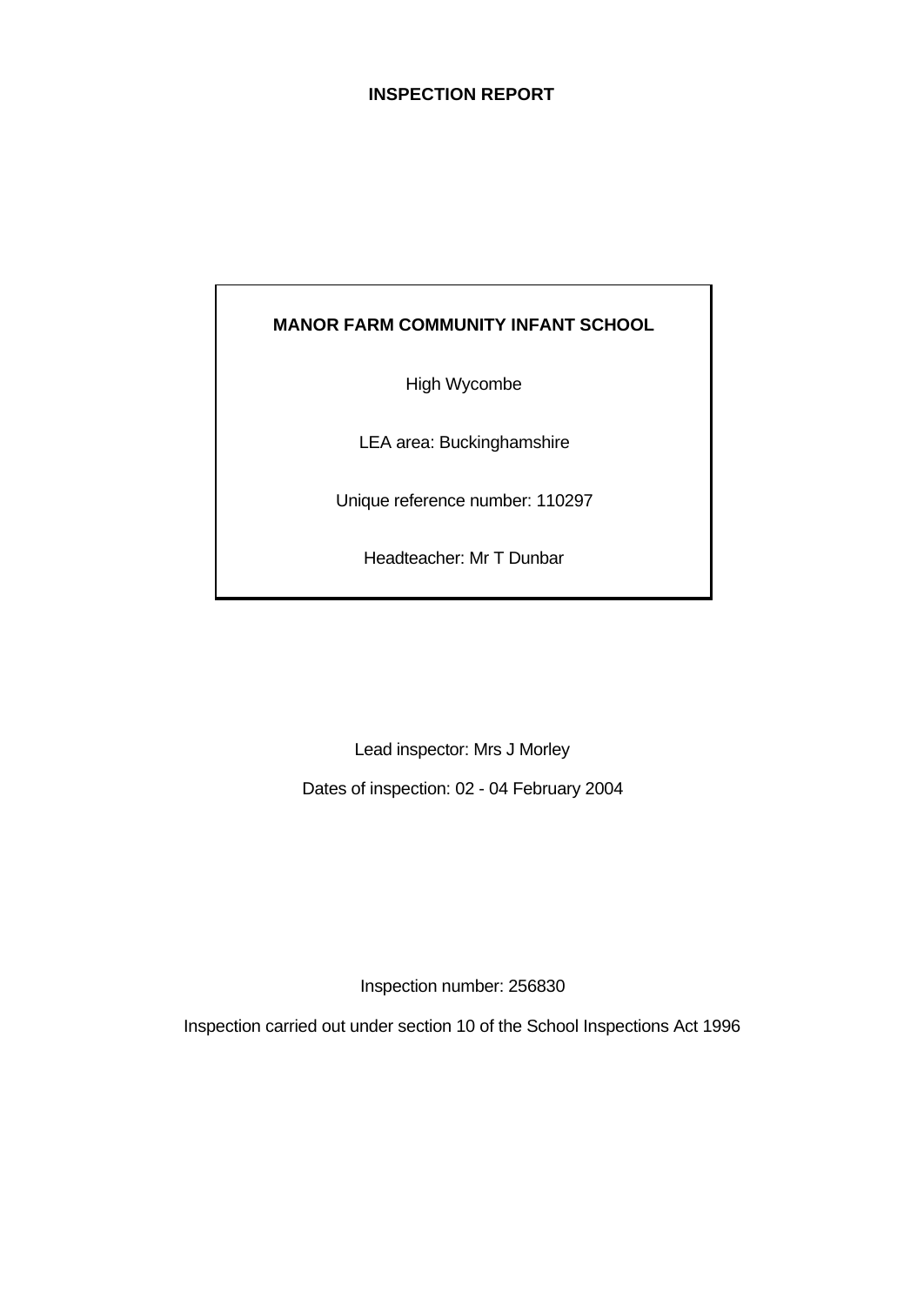### © Crown copyright 2004

This report may be reproduced in whole or in part for non-commercial educational purposes, provided that all extracts quoted are reproduced verbatim without adaptation and on condition that the source and date thereof are stated.

Further copies of this report are obtainable from the school. Under the School Inspections Act 1996, the school must provide a copy of this report and/or its summary free of charge to certain categories of people. A charge not exceeding the full cost of reproduction may be made for any other copies supplied.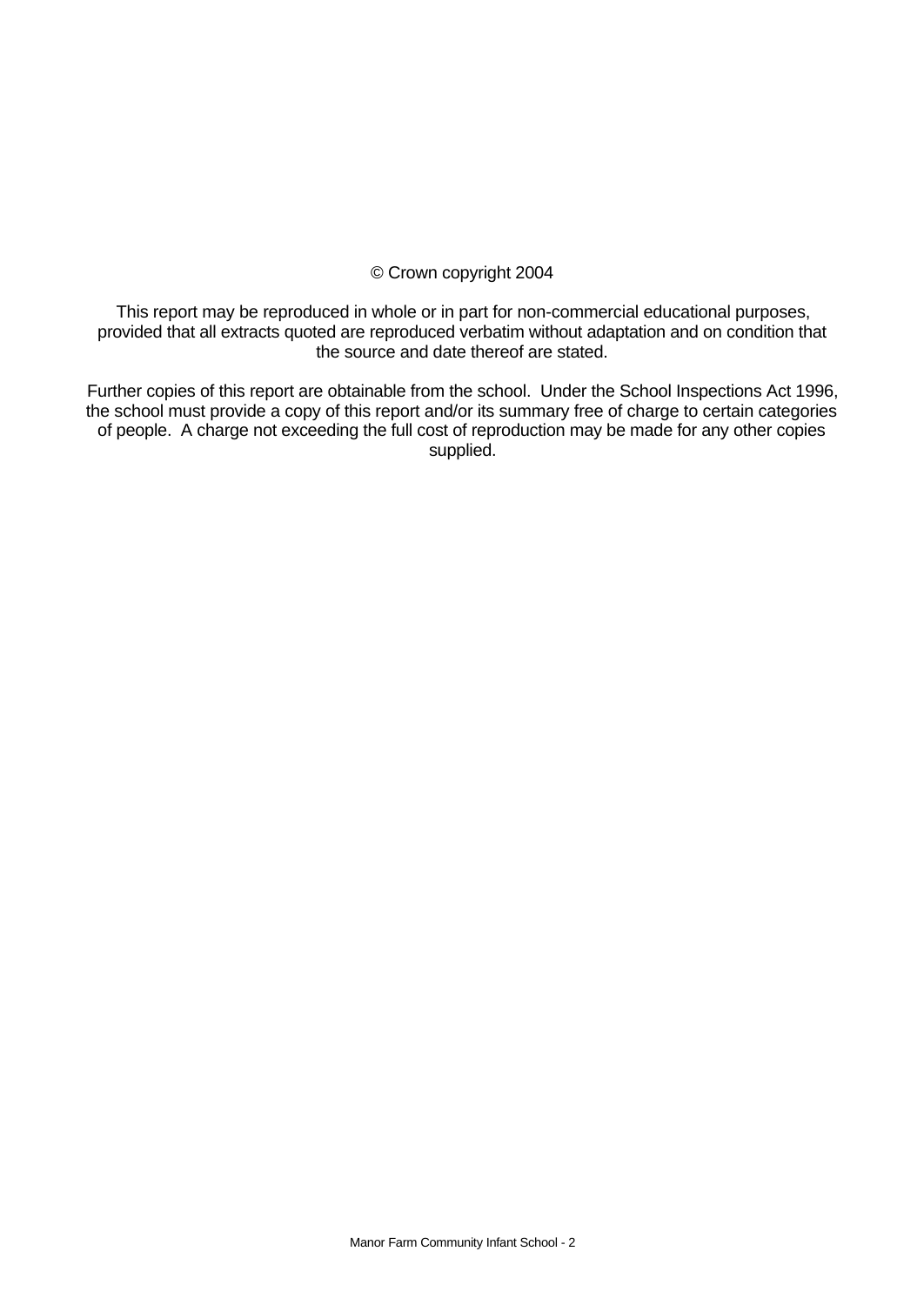# **INFORMATION ABOUT THE SCHOOL**

| Type of school:              | Infant                                   |
|------------------------------|------------------------------------------|
| School category:             | Community                                |
| Age range of pupils:         | 4 to 7                                   |
| Gender of pupils:            | <b>Mixed</b>                             |
| Number on roll:              | 213                                      |
| School address:              | Rose Avenue<br>Hazlemere<br>High Wycombe |
| Postcode:                    | Buckinghamshire<br><b>HP15 7PH</b>       |
| Telephone number:            | (01494) 814281                           |
| Fax number:                  | (01494) 814281                           |
| Appropriate authority:       | The Governing Body                       |
| Name of chair of governors:  | Mr Stephen Pilgrim                       |
| Date of previous inspection: | 27 - 30 April 1998                       |

#### **CHARACTERISTICS OF THE SCHOOL**

- The status of the school has changed since the last inspection. At that time it was a first school, taking pupils until the end of Year 3. Pupils now transfer at the end of Year 2.
- There are 213 pupils in the school. They join at the start of the term after their fourth birthday. There is no provision for children aged three. Of the 80 children currently in the four \*Foundation Stage classes, 64 attend on a part-time basis.
- All nine classes in the school are organised by age, in turn determined by the term of entry.
- All pupils but 13 are white, British. The 13 come from a range of backgrounds but there are none for whom the first language is not English.
- Socio-economic circumstances and attainment on entry to the school are broadly average.
- Manor Farm Pre-School uses a room in this school's building and the school shares the grounds with Manor Farm Junior School.
- There are 16 pupils on the register of special educational needs  $-$  a below average proportion. Of these, two have more marked difficulties.
- During the last school year five pupils joined and nine left other than at the normal time of doing so. This is a modest level of mobility.
- Thirty per cent of children come from beyond the school's catchment area.
- The headteacher was new to post in June 2002 (appointed from deputy), and the deputy headteacher was appointed in November of that same year.

*\*As the school uses 'reception' to refer to only one of its four classes for four year olds, and uses 'Foundation Stage' to include all of these classes, the term 'Foundation Stage' will be used throughout this report to refer to all classes in the school below Year 1. Currently these number four; after Easter there will be five.*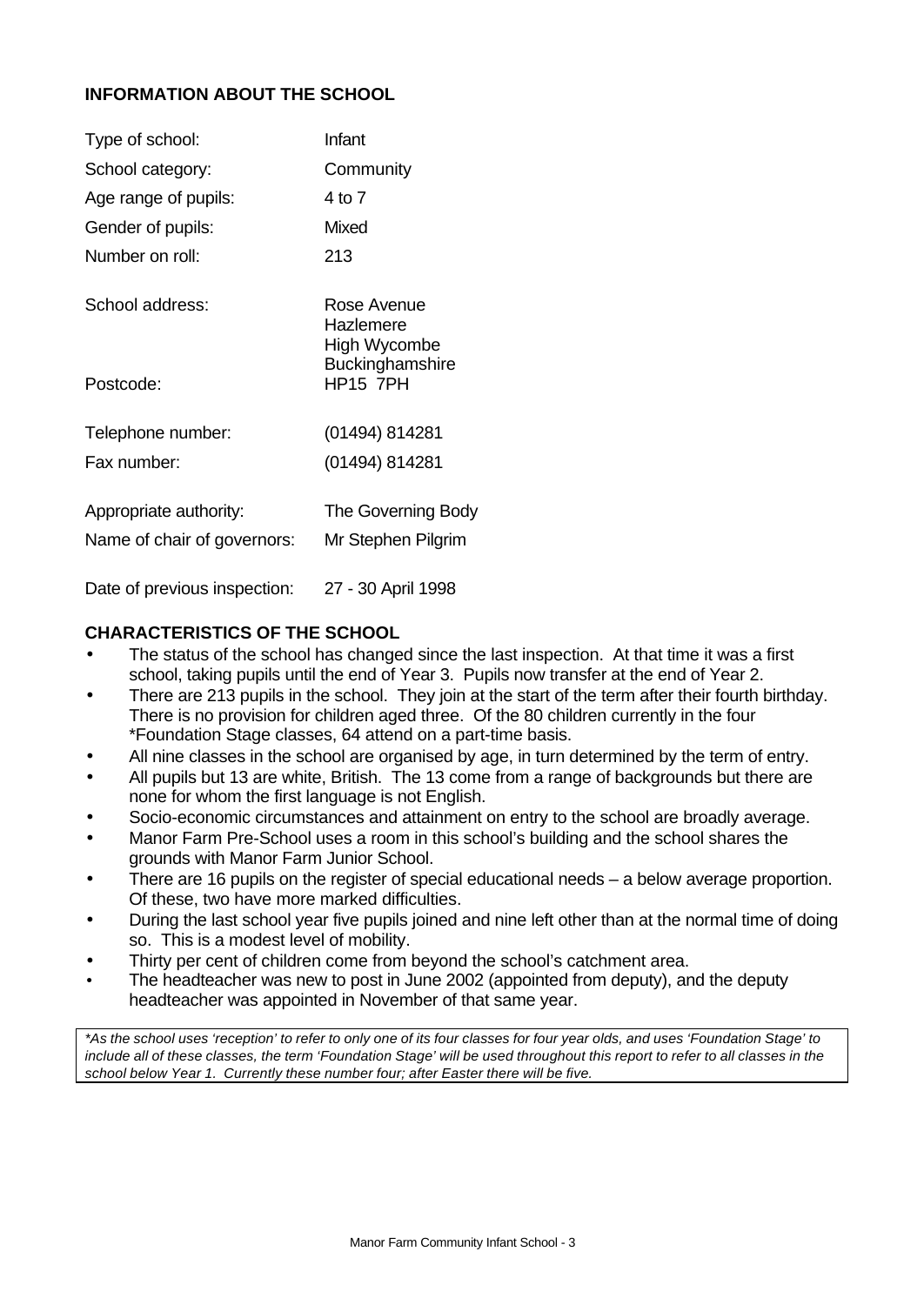# **INFORMATION ABOUT THE INSPECTION TEAM**

| Members of the inspection team |                 |                | <b>Subject responsibilities</b>                          |
|--------------------------------|-----------------|----------------|----------------------------------------------------------|
| 25470                          | J Morley        | Lead inspector | English                                                  |
|                                |                 |                | Art and design                                           |
|                                |                 |                | Design and technology                                    |
|                                |                 |                | Personal, social and health education and<br>citizenship |
|                                |                 |                | Special educational needs.                               |
| 9388                           | A Mundy         | Lay inspector  |                                                          |
| 26292                          | H Mundy         | Team inspector | Science                                                  |
|                                |                 |                | Information and communication technology                 |
|                                |                 |                | Music                                                    |
|                                |                 |                | Physical education                                       |
|                                |                 |                | The Foundation Stage                                     |
| 5565                           | <b>B</b> Thakur | Team inspector | <b>Mathematics</b>                                       |
|                                |                 |                | Geography                                                |
|                                |                 |                | History                                                  |
|                                |                 |                | Religious education                                      |
|                                |                 |                | English as an additional language                        |

The inspection contractor was:

Cambridge Education Associates

Demeter House Station Road **Cambridge** 

CB1 3RS

Any concerns or complaints about the inspection or the report should be made initially to the inspection contractor. The procedures are set out in the leaflet *'Complaining about Ofsted Inspections'*, which is available from Ofsted Publications Centre (telephone 07002 637833) or Ofsted's website (www.ofsted.gov.uk).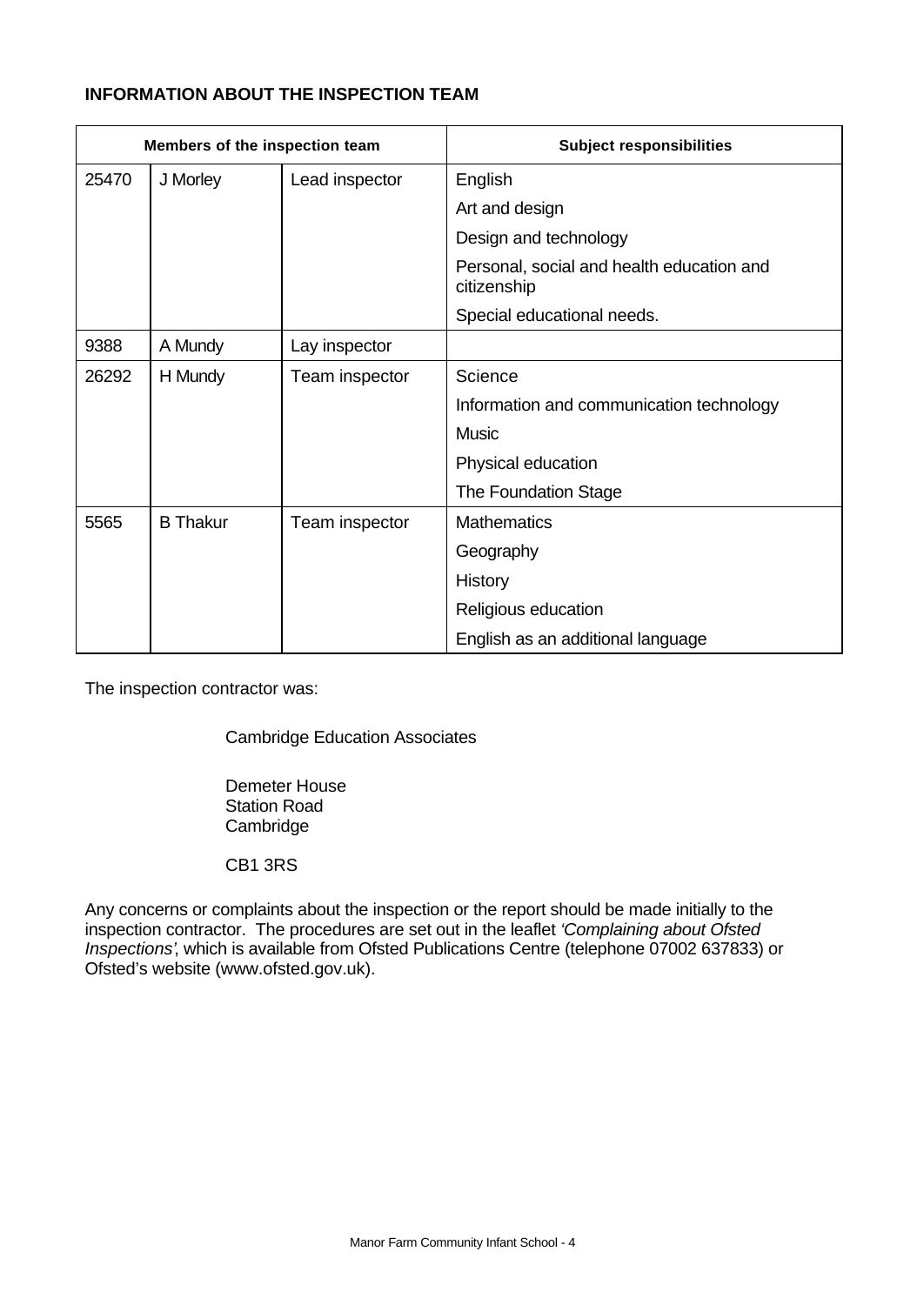# **REPORT CONTENTS**

|                                                                                                                                    | Page |
|------------------------------------------------------------------------------------------------------------------------------------|------|
| <b>PART A: SUMMARY OF THE REPORT</b>                                                                                               | 6    |
| <b>PART B: COMMENTARY ON THE MAIN INSPECTION FINDINGS</b>                                                                          |      |
| <b>STANDARDS ACHIEVED BY PUPILS</b>                                                                                                | 8    |
| Standards achieved in areas of learning and subjects.                                                                              |      |
| Pupils' attitudes, values and other personal qualities                                                                             |      |
| <b>QUALITY OF EDUCATION PROVIDED BY THE SCHOOL</b>                                                                                 | 10   |
| Teaching and learning<br>The curriculum<br>Care, guidance and support<br>Partnership with parents, other schools and the community |      |
| <b>LEADERSHIP AND MANAGEMENT</b>                                                                                                   | 14   |
| <b>PART C: THE QUALITY OF EDUCATION IN AREAS OF LEARNING AND</b><br><b>SUBJECTS</b>                                                | 16   |
| AREAS OF LEARNING IN THE FOUNDATION STAGE                                                                                          |      |
| <b>SUBJECTS IN KEY STAGE 1</b>                                                                                                     |      |
| <b>PART D: SUMMARY OF THE MAIN INSPECTION JUDGEMENTS</b>                                                                           | 27   |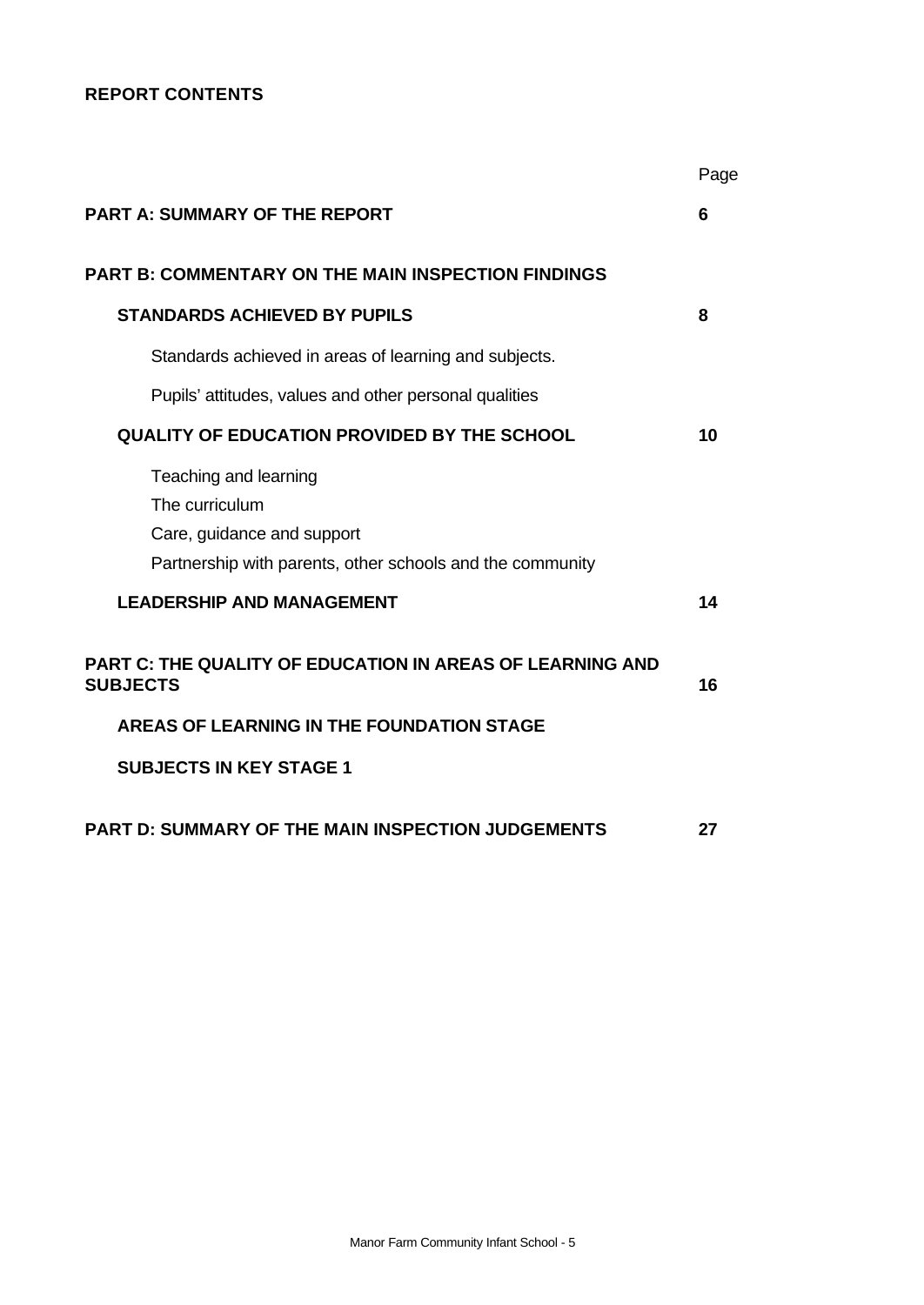# **PART A: SUMMARY OF THE REPORT**

# **OVERALL EVALUATION**

**This is a good school** with many very good features, including a strong and positive ethos. As a result of good teaching, pupils progress well overall: from average attainment on entry, they leave Year 2 with standards that are well above average. The headteacher has a crystal clear vision for the development of the school, driven by a determination to be inclusive, to give pupils confidence, to prepare them well academically for the next stage in their education and, in particular, to encourage them to be 'creative thinkers'. He is ably supported by his deputy headteacher, and by the high quality teamwork in the school as a whole. **The school provides very good value for money**.

# **The school's main strengths and weaknesses are:**

- The complementary skills of the headteacher and his deputy work well for the school.
- Teaching is good although variable between classes and enables pupils to achieve well.
- Relationships are very good and are instrumental in the development of pupils' self-esteem.
- The monitoring of teaching and learning has too little impact on their quality.
- The expertise of \*Foundation Stage staff is variable.
- Attendance rates are excellent and provide a strong platform for learning.
- The school has forged a very strong partnership with parents.

The school has made good progress since the last inspection because the headteacher has skilfully led change on all the key issues: pupils' personal development, challenge for higher-attaining pupils and the role of the governing body as a critical friend. In addition, standards in reading, writing, mathematics and science are now well above average: all are better than at the last inspection. The above average standards reported in most other subjects have been maintained. There have been positive changes to the curriculum, including the introduction of innovative 'activity weeks' and a thrust towards more creativity.

| <b>Results in National</b><br>Curriculum tests at the end |      | similar schools |      |      |
|-----------------------------------------------------------|------|-----------------|------|------|
| of Year 2, compared with:                                 | 2001 | 2002            | 2003 | 2003 |
| Reading                                                   |      |                 |      |      |
| writing                                                   |      |                 |      |      |
| mathematics                                               |      |                 |      |      |

# **STANDARDS ACHIEVED**

*Key: A - well above average; B – above average; C – average; D – below average; E – well below average. Similar schools are those with a similar number of pupils claiming free school meals.*

Children join the Foundation Stage with attainment close to that expected. By the time they start Year 1 most attain the goals they are expected to reach in communication, language and literacy and in mathematical development, in which provision is sound. A significant proportion exceeds the goals in personal, physical and creative development and in their knowledge and understanding of the world because provision is good or better.

*\*As the school uses 'reception' to refer to only one of its four classes for four year olds, and uses 'Foundation Stage' to include all of these classes, the term 'Foundation Stage' will be used throughout this report to refer to all classes in the school below Year 1. Currently these number four; after Easter there will be five.*

Progress through Years 1 and 2 is good and often very good, but there is some variation between classes. By the end of Year 2, standards in reading, writing, mathematics and science are well above average. **The achievement of pupils of all capabilities is good**.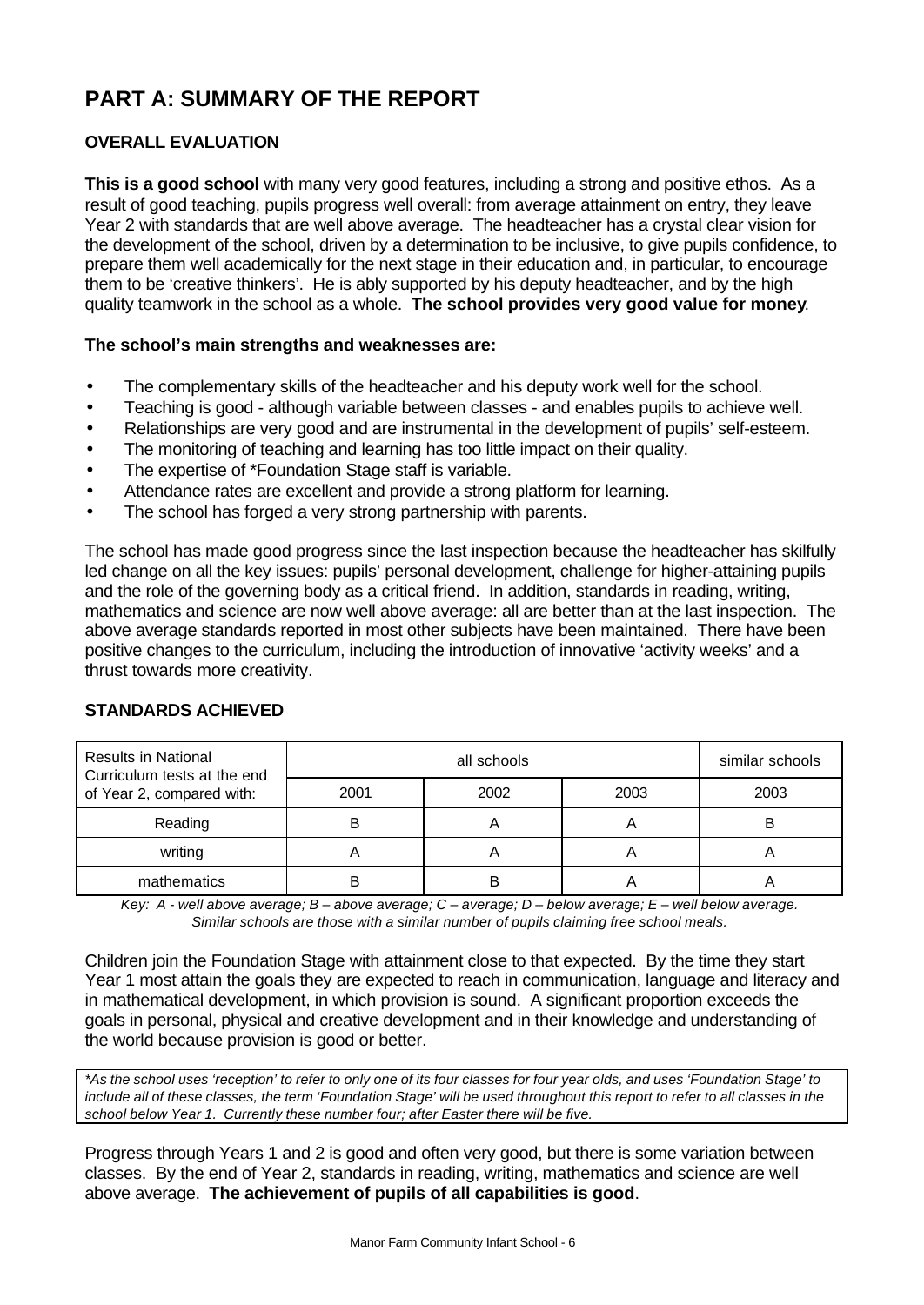**Pupils' personal qualities, including their spiritual, moral, social and cultural development, are very good overall**: better than at the time of the last inspection. Pupils behave very well and have equally good attitudes to work. Attendance is outstanding for a school of such young pupils.

# **QUALITY OF EDUCATION**

**The quality of education is good.** Teaching – the joint work of teachers and support staff – is of good or better quality in seven in every ten lessons. Most lessons are skilfully taught and much teaching in Years 1 and 2 is very good. Teaching is less than good in some Year 1 and Foundation Stage classes, either because there is some weakness in the management of pupils or because knowledge of the curriculum for children under five is limited. The work set for pupils – including those with special educational needs – is appropriate. It is this and the skill of staff at boosting pupils' confidence and self-esteem that contributes most to the school's success at being inclusive. Overall, **the quality of teaching and learning are good**. The curriculum is now very good. The school provides a very good level of care for pupils.

# **LEADERSHIP AND MANAGEMENT**

**Leadership and management are good.** Leadership by the headteacher is good overall but his vision for the development of the school is a particularly strong feature: he is enthusiastic, innovative and forward thinking. He is well supported by the good organisational skills of the deputy headteacher. Management by the headteacher and key staff is good, but would be better if teaching and learning were monitored more productively. Governance is good, despite the fact that several governors have only recently taken over key posts. Governors are knowledgeable about the strengths of the school and the areas where it needs to improve, and share the headteacher's vision for its development. They fulfil almost all their statutory duties but there are omissions in the annual report to parents.

# **PARENTS' AND PUPILS' VIEWS OF THE SCHOOL**

Parents think very highly of the school and of the values it promotes. They value the open communication and approachability of the headteacher and other staff. Pupils are visibly happy in school, demonstrated by the way they actively engage in lessons.

# **IMPROVEMENTS NEEDED**

The most important things the school should do to improve are:

- Ensure that the monitoring process is used productively as a tool for improving the quality of teaching and learning.
- Equip teaching and support staff with the knowledge of the Foundation Stage curriculum that will enable them to teach young children well.

In addition, governors should ensure that their annual report to parents complies fully with requirements.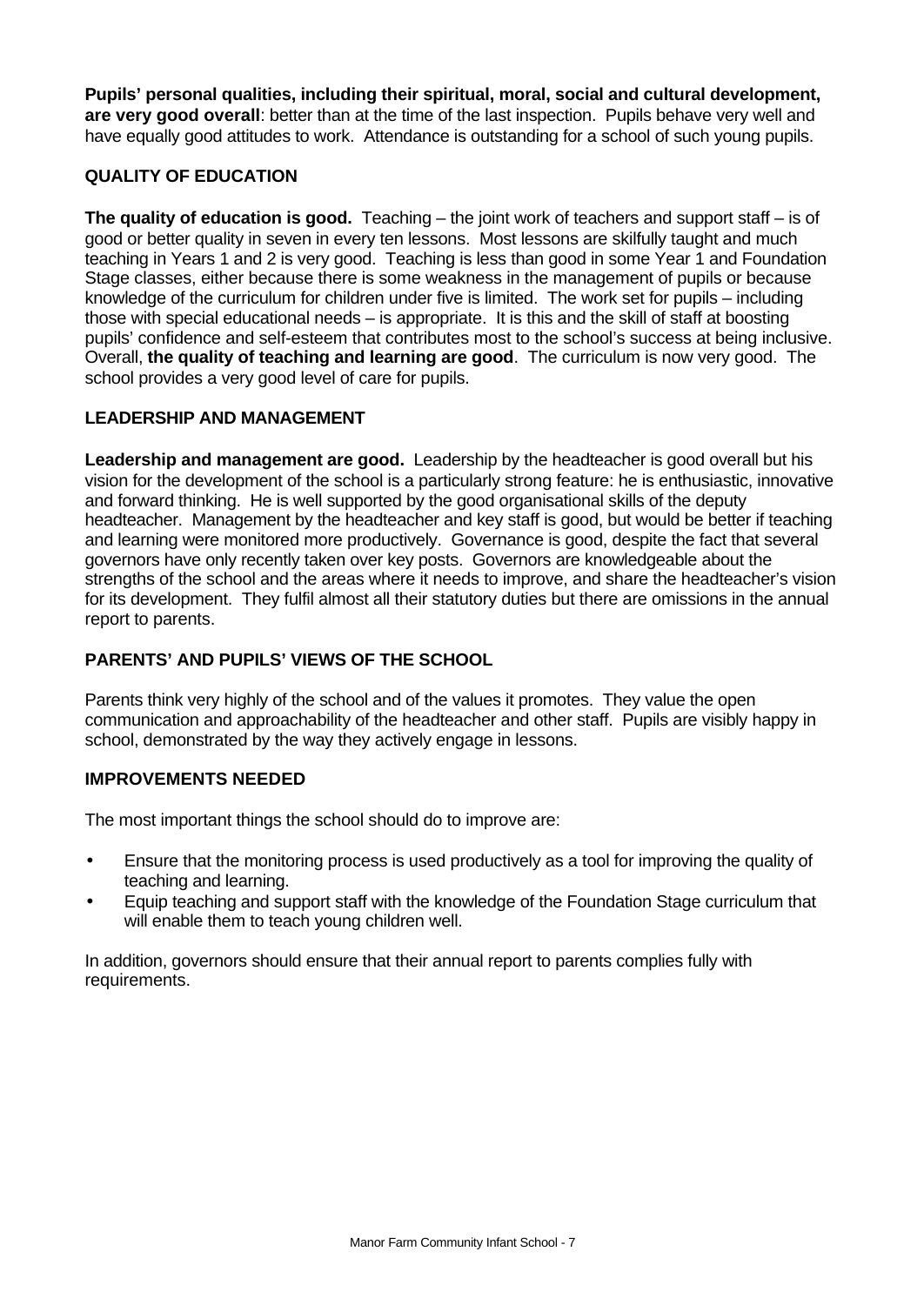# **PART B: COMMENTARY ON THE INSPECTION FINDINGS**

# **STANDARDS ACHIEVED BY PUPILS**

# **Standards achieved in areas of learning and subjects**

By the end of Year 2 standards are well above average. Overall, achievement is good for all pupils, including those with special educational needs. The trend in the school's results is above that nationally.

# **Main strengths and weaknesses**

- Pupils' achievement is good overall and very good in some classes in Years 1 and 2.
- By Year 2 reading, writing, mathematics and science standards are well above average.
- Standards are above expectations in a number of other subjects.
- Pupils are eager to learn because the school is such a happy place to be.

# **Commentary**

1. Children enter the Foundation Stage with average attainment and achieve well overall. Many are likely to achieve the Early Learning Goals (the expectation of children by the time they join Year 1). Some are likely to exceed these goals, particularly in the areas in which provision is good or better: personal, social and emotional development, creative and physical development and knowledge and understanding of the world. Fewer are likely to exceed the goals in literacy and mathematical development, where provision is satisfactory.

#### *Standards in national tests at the end of Year 2 – average point scores in 2003*

| <b>Standards in:</b> | <b>School results</b> | <b>National results</b> |
|----------------------|-----------------------|-------------------------|
| reading              | 17.4 (16.9)           | 15.7 (15.8)             |
| writing              | 16.6 (16.2)           | 14.6 (14.4)             |
| mathematics          | 18.1 (18.4)           | 16.3 (16.5)             |

*There were 70 pupils in the year group. Figures in brackets are for the previous year.*

- 2. The latest national test results in reading, writing and mathematics in Year 2 show well above average standards. So do teachers' assessments in science. All of these have been maintained since the last inspection. The school has worked hard over the past several years and has been rewarded by improvement in its test results that exceeds the national improvement trend. It is modestly aware of how well it is doing but there is no sign of complacency. As the school's improvement plan makes clear, it is working hard to ensure pupils have a broad range of experiences across the full curriculum. It is vigilant in monitoring the attainment and the achievement of boys and girls and, when it was necessary to do so, took swift and effective action to restore equilibrium in the standards reached.
- 3. The effort that the school makes to ensure good achievement across a broad range of subjects is evident in the standard of work that pupils produce. While it was not possible for inspectors to make secure judgements on every National Curriculum subject, in each of those where it was possible, pupils clearly attain standards that exceed expectations. These comprise ICT, geography, history and music. In religious education standards meet the expectations of the Locally Agreed Syllabus.
- 4. Achievement of this quality does not happen by chance. The school is committed to providing pupils with the best environment in which to learn. To that end, all staff are skilled at giving pupils confidence, and at encouraging them to think creatively, to be independent and to show initiative. Teachers successfully employ strategies that give pupils a realistic idea of how well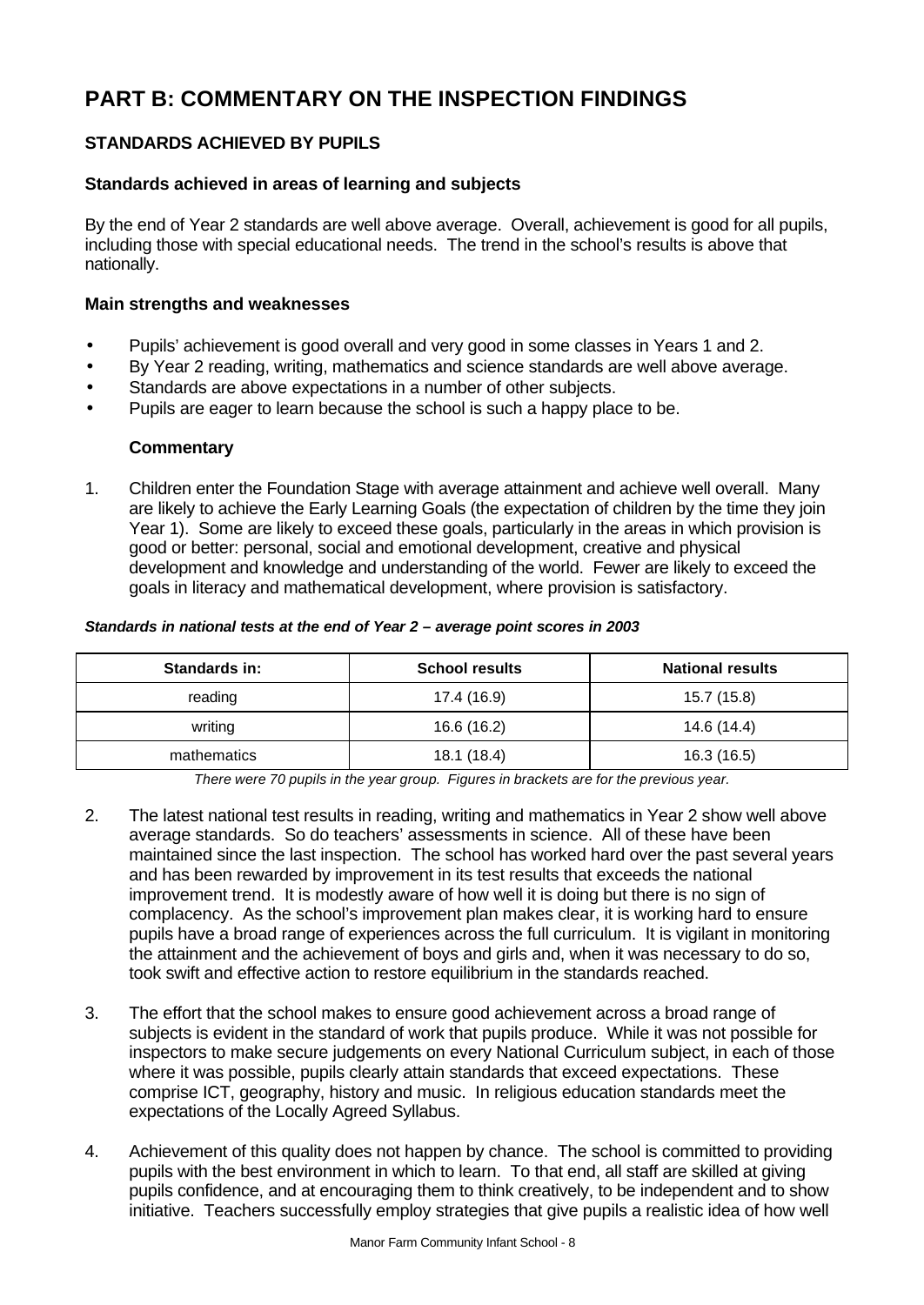they are doing and what they need to do to improve. In addition, pupils are actively encouraged to spot creative thinking in their classmates. Achievement is good because this is a happy and vibrant place in which to learn.

# **Pupils' attitudes, values and other personal qualities**

Pupils have very good attitudes to learning, and their behaviour is usually very good. Their personal development is very good: they are notably confident and self-assured. Each of these aspects has improved since the previous inspection.

#### **Main strengths and weaknesses**

- Pupils enjoy lessons and numerous informal activities.
- Relationships are very good between pupils, and between pupils and staff.
- Pupils have a good overview of the world, and of their place in it.
- Attendance is excellent.

#### **Commentary**

5. Pupils' attitudes are very good. Their attendance is excellent because they keenly anticipate each day's variety of interesting lessons and activities. Excellent attitudes were seen in a Year 2 English lesson, where pupils achieved numerous learning objectives in an atmosphere of bustling good humour and warm responses to each other's achievements. In both year groups, pupils of all abilities are keen to answer questions. Their curiosity often encourages teachers to broaden discussions, or note points for subsequent reference.

#### *Attendance in the latest complete reporting year (%)*

| Authorised absence |  |  | Unauthorised absence |     |
|--------------------|--|--|----------------------|-----|
| School data<br>3.6 |  |  | School data          |     |
| National data      |  |  | National data        | 0.4 |

*The table gives the percentage of half days (sessions) missed through absence for the latest complete reporting year.*

- 6. Children in the Foundation Stage listen very carefully to adults, and confidently respond to questions and instructions. Their behaviour is very good. Indeed, throughout the school behaviour is very good or excellent. Pupils progress well because lessons move ahead at a good pace, without interruptions or distractions. Pupils are co-operative, friendly and respectful to their peers and teachers. They are rarely involved in disputes, and they have no concerns about bullying. No pupil has been excluded within the past five years.
- 7. The school very successfully develops pupils' personal qualities and social achievements. They are reverential in assemblies, participating fully and singing with gusto. In one assembly they were introduced to the idea that 'Saying sorry is hard, but it's better than losing a friend', a theme subsequently explored in circle time discussions. Pupils respond generously to appeals by local and national charities, and they enthusiastically support classroom-based recycling projects. A special relationship with a school in Peru helps them to understand how deprivation affects children and their families in developing countries.
- 8. Staff are very good role models. They listen carefully to pupils, and value their comments and opinions. Very good relationships between staff and pupils promote strong moral values in all year groups. In a Year 2 lesson, a pupil spontaneously and casually said, 'I like you being my teacher'. Pupils are thoughtful and respectful, and they understand concepts of right and wrong in the school rules. Occasionally pupils in Year 2 read to pupils in Year 1, or entertain them with their own written stories. Although boys and girls work and play amicably together, teachers do not always challenge self-selection in single-sex pairs or groups.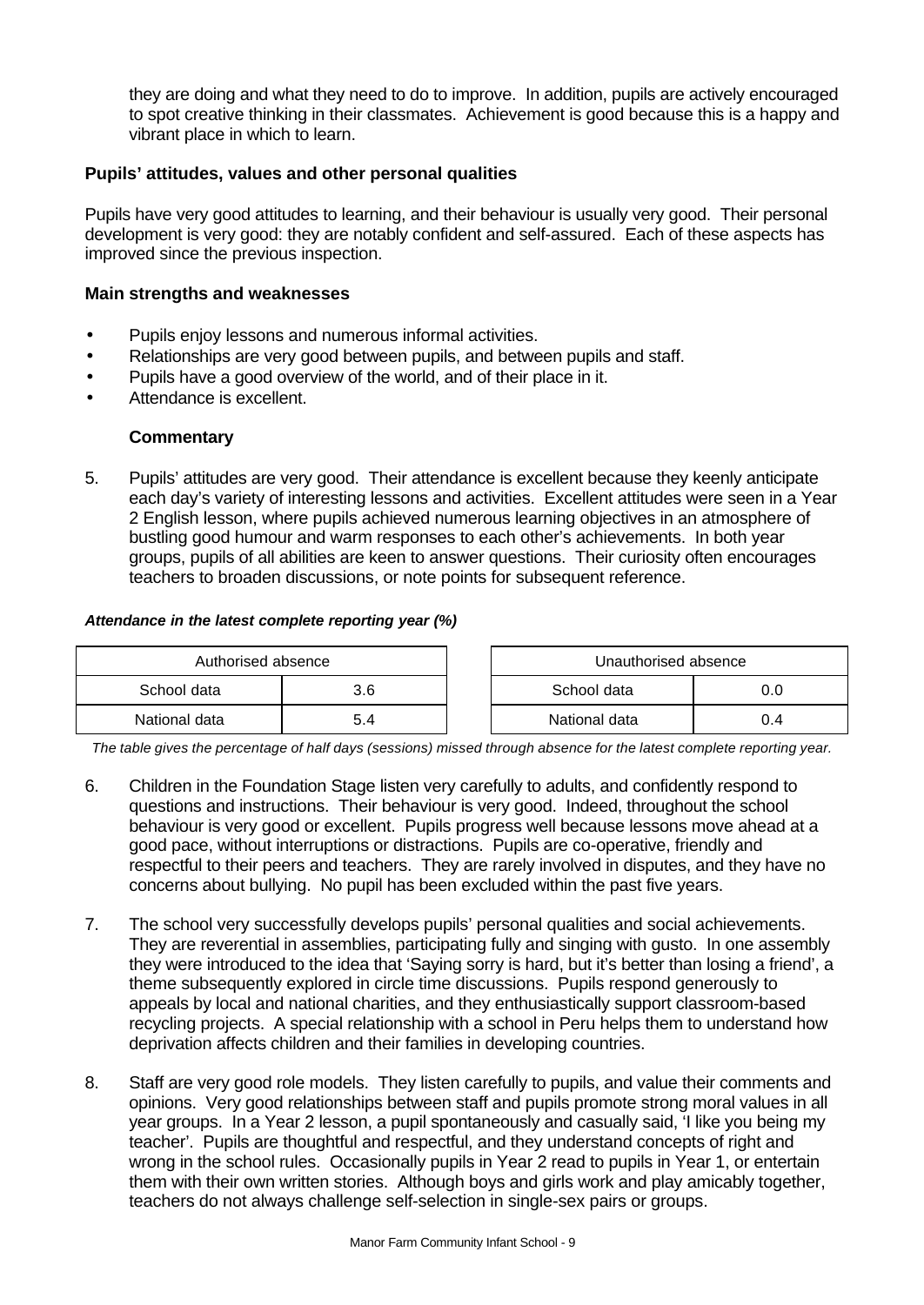9. The school values and celebrates cultural diversity. Pupils have good understanding of western culture, and of some other faiths and cultures. Older pupils know some of the cultural similarities and differences between the UK, India and Australia. Following an exciting celebration of Chinese New Year, Foundation Stage children asked an inspector if her red dress was part of her own celebration!

# **QUALITY OF EDUCATION PROVIDED BY THE SCHOOL**

The school provides a good quality of education with many very good features. Teaching and learning are good. The care and support pupils receive is very good, as are the school's links with parents.

# **Teaching and learning**

The quality of teaching and learning are good overall. Assessment is good and is used intelligently to ensure that pupils achieve well.

# **Main strengths and weaknesses**

- Teaching is good overall but variable between classes: close to being very good in Year 2, good in Year 1 and satisfactory – but with some excellent practice - in the Foundation Stage.
- There is a successful drive to develop creativity throughout the school.
- The focused support for pupils with special educational needs is very good.
- Assessment and data analysis are used well to help raise standards.

# **Commentary**

# *Summary of teaching observed during the inspection in 35 lessons*

| Excellent | Very good | Good     | Satisfactory | Unsatisfactor | Poor | Very poor |
|-----------|-----------|----------|--------------|---------------|------|-----------|
| 2 (6%)    | 8 (23%)   | 15 (42%) | 9(26%)       | (3%)          |      |           |

*The table gives the numbers of lessons observed in each of the seven categories used to make judgements about lessons; figures in brackets show percentages where 30 or more lessons are seen.*

- 10. It is clear from the table above that the majority of lessons are of good or very good quality. This represents a significant improvement since the last inspection, when 21 per cent of teaching was very good or better, and seven per cent was less than satisfactory. It was evident from the lesson observations that the headteacher has been able to influence the quality of teaching in the school through his clear guidance and encouragement to staff in bringing more creativity into their teaching. The impact of this can be seen in majority of the lessons. Also the school has been quick to pick up on and deal with differences in boys' and girls' achievement.
- 11. A key feature evident in most lessons is planning, which successfully meet pupils' needs and takes account of their ages and abilities. Staff generally have high expectations, both of what pupils can achieve and of the degree of their involvement in lessons. This successfully raises pupils' self-esteem. Other strengths are very good use of questions by teachers, plentiful opportunities for pupils to learn through firsthand experience, and the productive use of time by most staff.
- 12. In the lessons where teaching was very good or excellent, it was highly successful in stimulating pupils' interests and getting them to think creatively. Relationships between pupils and staff were warm and friendly and the learning ethos was relaxed. In two lessons, where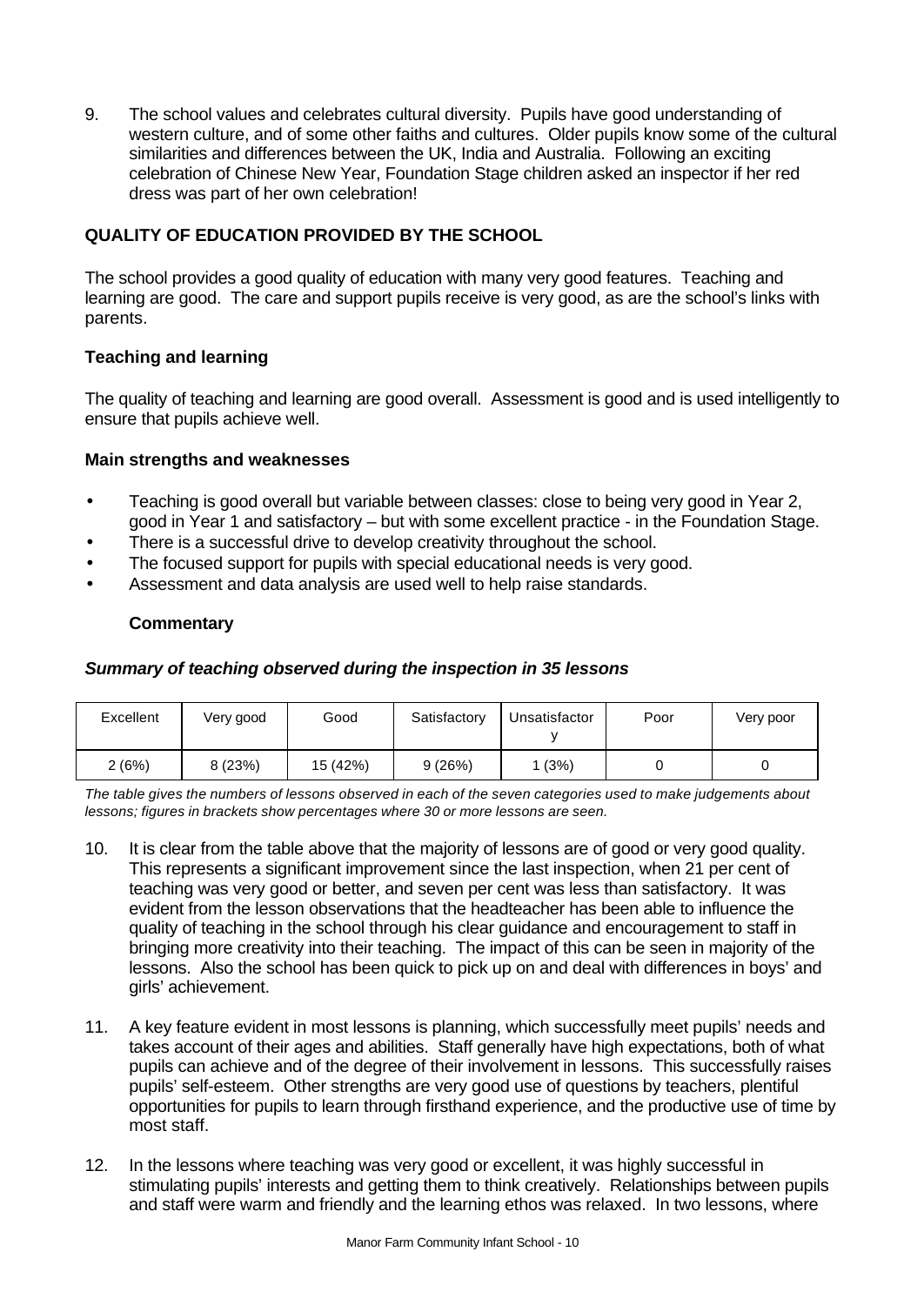teaching was excellent, the teachers' own passion and enthusiasm for their subject was conveyed beautifully to the pupils. In a music lesson in a Foundation Stage class, musical instruments and the computer were used to full effect. This led to the children having an opportunity to experience awe and wonder, and they responded to activities with amazing confidence. In a history lesson in a Year 2 class, excellent use was made of an illustration of Florence Nightingale at work. The pupils did not know who the lady was and their guesses based on picture clues were really impressive. Pupils were highly motivated, and made an excellent contribution to the group discussions, clearly conveying their own thoughts and ideas.

- 13. Teaching that is satisfactory or unsatisfactory is not widespread and, within it, weaknesses vary. In Year 1 these relate to some inadequate management of pupils' behaviour and lack of confidence in subject knowledge. In the Foundation Stage, although adults have adequate experience of young children, those teaching the youngest need further opportunities to develop their knowledge and understanding of the Early Learning Goals. In addition - and in the four classes generally - there is some weak time management and limited opportunity for children to write. The informal monitoring by the co-ordinator is supportive rather than developmental.
- 14. Since the last inspection, the key issue of meeting the needs of higher-attaining pupils has been addressed well. There is now consistency of practice in planning for these pupils. In addition, teachers tell pupils what they want them to learn: this helps pupils to remain focused. In literacy and mathematics, the system of grouping pupils by ability on a weekly basis is working well.
- 15. The good quality of teaching and learning for pupils with special educational needs enables them to achieve as well as other pupils in the school. Their needs are identified quickly and the support they receive is carefully targeted. Support in the classroom - and in small group or individual work outside it - is the result of wholly appropriate decision-making. There is some specific provision for pupils with gifts or talents in subjects such music.
- 16. Currently there are no pupils with English as an additional language at an early stage of learning English. A small number of pupils in the school have access to another language at home, but are fluent in speaking English and are achieving well in all areas of their learning. Pupils' from different ethnic backgrounds are welcomed and teachers value their contributions during class discussions. Those who have recently arrived from overseas are supported sensitively. Pupils' parents are invited and frequently used as a learning resource, for example, during the 'activity weeks'. This contributes positively to pupils' awareness of other cultures and faiths.
- 17. Throughout the school there are good systems of assessing and tracking the achievement and progress of all pupils. They make intelligent use of computer software. Year 1 teachers make good use of Foundation Stage assessments to make predictions for the future, and to set targets for improvement. Pupils' progress is tracked well in reading, writing, mathematics, science and ICT. The deputy headteacher closely monitors pupils' progress throughout the school, both as the co-ordinator for literacy, and for assessment. Teachers and most learning support assistants are familiar with the assessment systems used. Targets are set for all pupils in English and mathematics, to raise achievement and to promote pupils' personal and social development. Systems for assessing the other subjects are satisfactory. Subject coordinators collect samples of pupils' work and have a shared understanding of the National Curriculum levels. Assessment is used well on a day-to-day basis to plan the next stage of work. Pupils in Years 1 and 2 have a good idea of how they are doing and what they need to do next, to improve.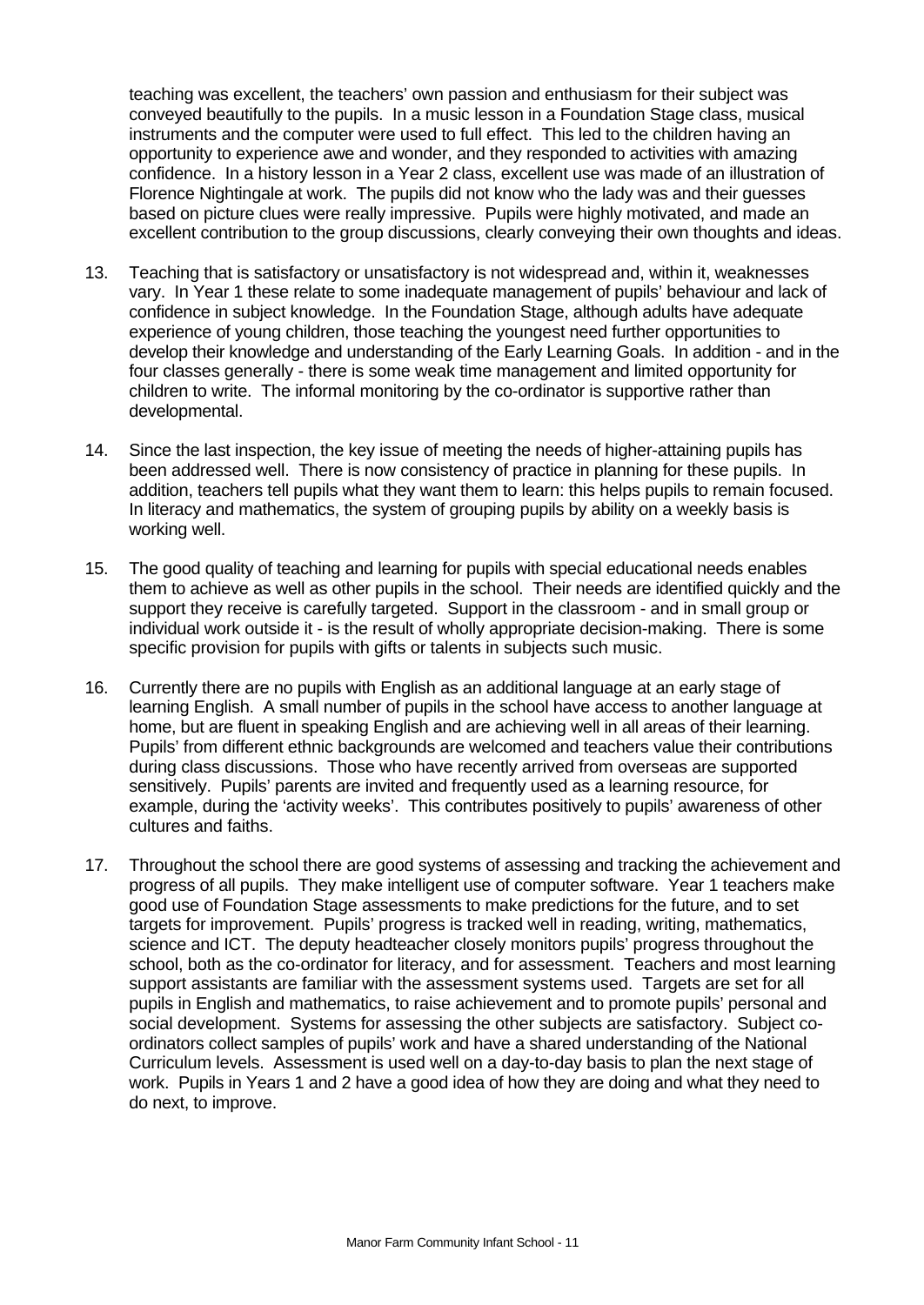# **The curriculum**

A very good curriculum and range of additional activities meet the needs of all pupils. The accommodation is satisfactory and resources are good.

#### **Main strengths and weaknesses**

- 'Activity weeks' offer carefully integrated activities for all pupils
- Creativity is stimulated in all areas of the curriculum
- Some Foundation Stage staff require further training in the Early Learning Goals

# **Commentary**

- 18. The school's very good and exciting curriculum has improved since the previous inspection, and contributes to the good achievement of all pupils. Pupils' personal and social development is strongly developed by integrated activities, including religious education and citizenship. Groups of pupils of all ages, including the oldest Foundation Stage children, meet weekly in 'circle time' sessions to discuss a wide range of issues promoting confidence and selfesteem.
- 19. The school makes very good provision for pupils with special needs. The real strength of this provision is its breadth. Not only does school competently identify children who are finding it difficult to learn, and support them well in class or group sessions, it also encourages pupils to believe in themselves. In this respect the links between the school's personal development programme and provision for special needs provision is strong.
- 20. It is this same principle that enables the school to be as inclusive as it is. It realises that it needs to respond to the needs of the individual and find the best way of helping each pupil achieve well and feel good about himself or herself. Pupils are made to feel worthwhile – that they are all good at something - and it doesn't matter if that 'something' is not schoolwork. As a result, pupils are confident, their self-esteem is high and they are eager to participate in whatever is on offer. Furthermore, when the school is aware of a lack of success it goes that extra mile: see the personal, social and health education (PSHE) section, for example.
- 21. The school's curriculum is enriched by numerous visitors and by the many trips made by pupils of all ages to local and national places of interest. Regular, carefully planned, 'activity weeks' offer pupils a range of interesting projects involving many areas of the curriculum, and celebrating many faiths and cultures. For example, when learning about Judaism, pupils in Year 2 made kippas and torahs. All staff promote the school's policy for encouraging creativity across the curriculum. The effect is to encourage original ideas and actions among pupils of all attainments. Children are often heard to say 'I've been creative!'
- 22. All curriculum subjects are enriched by the school's varied schemes of work, and the staff's subject knowledge and experience. Foundation Stage staff provide a wide curriculum for all children, including the 75 per cent who attend part-time. However, in the Foundation Stage some staff do not fully understand all the facets of the Early Learning Goals; some learning is limited as a result. Other than that, all staff have qualifications suited to their responsibilities, and the overall level of staffing is good.
- 23. Accommodation is satisfactory overall, although the original library area is used as a classroom. This arrangement restricts access through the ground floor of the building, but the issue should be resolved when planned refurbishment is complete. Currently the library is situated in the entrance hall and has limited facilities. Displays throughout the school are bright and interesting, although a significant proportion does not include work by pupils. Resources are good, and are improving.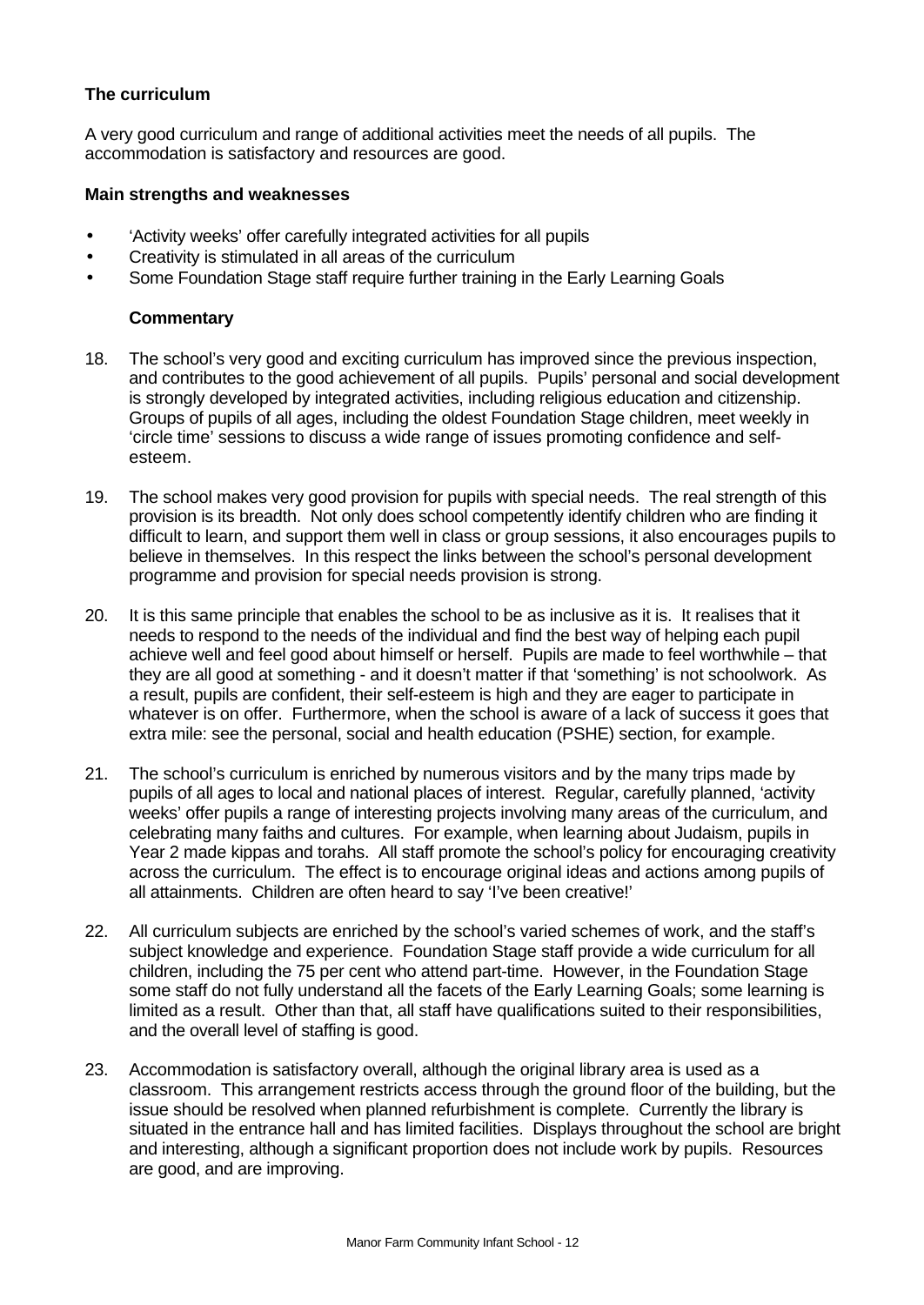# **Care, guidance and support**

The school has very good procedures for child protection, health and safety. The caring environment has a positive effect on the standards pupils achieve. Each of these aspects has improved since the previous inspection.

#### **Main strengths and weaknesses**

- The headteacher is responsible for child protection: he is experienced and knowledgeable.
- Teachers and other adults promptly and skilfully respond to pupils' needs.
- The school offers care for pupils from 8.00am until 5.30pm.

# **Commentary**

- 24. All adults in the school have a good understanding of child protection issues. The school's health and safety policy is based on the local authority's recommended policy, including risk assessments and procedures for ensuring the safety of pupils on site and during off-site visits. Regular fire alarm practices ensure quick evacuation of the two-storey building. The site and buildings are in good condition, and present no apparent risks to health and safety.
- 25. A good induction system settles children quickly into the Foundation Stage classes. Care is very good for these young children. Staff constantly alert them to environmental and activity hazards. For example, they are taught to work in teams when moving heavy apparatus for physical development sessions. Pupils joining other year groups settle quickly and happily into the school's routines. During Year 2, pupils make several visits to the junior school in preparation for transfer at the end of summer term.
- 26. Pupils are happy and relaxed in school because they receive very good individual care and support from class teachers and from the headteacher. Learning support assistants develop very good relationships with pupils, and are skilled in curriculum and personal support. In lessons, class teachers guide the progress of individuals towards their agreed targets for attainment or behaviour. Most pupils, including those with special educational needs, can assess progress towards their targets. Thoughtful, sincere praise from adults sustains pupils' high levels of confidence and self-esteem.
- 27. Class teachers have good knowledge of pupils' academic and social development, and they save examples of best work in personal records of achievement. The school's programme for personal, social and health education encourages self-care, and care for others. Morning and afternoon clubs provide interesting activities and high standards of care. The clubs are open to all year groups in the infant and the adjacent junior school. Profits from the clubs are used to improve facilities for all pupils in the infant school.

# **Partnership with parents, other schools and the community**

The school has very good links with parents, and good links with other schools and the local community.

#### **Main strengths and weaknesses**

- Parents are very supportive of the school, and are closely involved in their children's education.
- Parents' concerns and complaints are received sympathetically, and addressed promptly.
- The most recent governors' annual report to parents does not comply fully with legal requirements.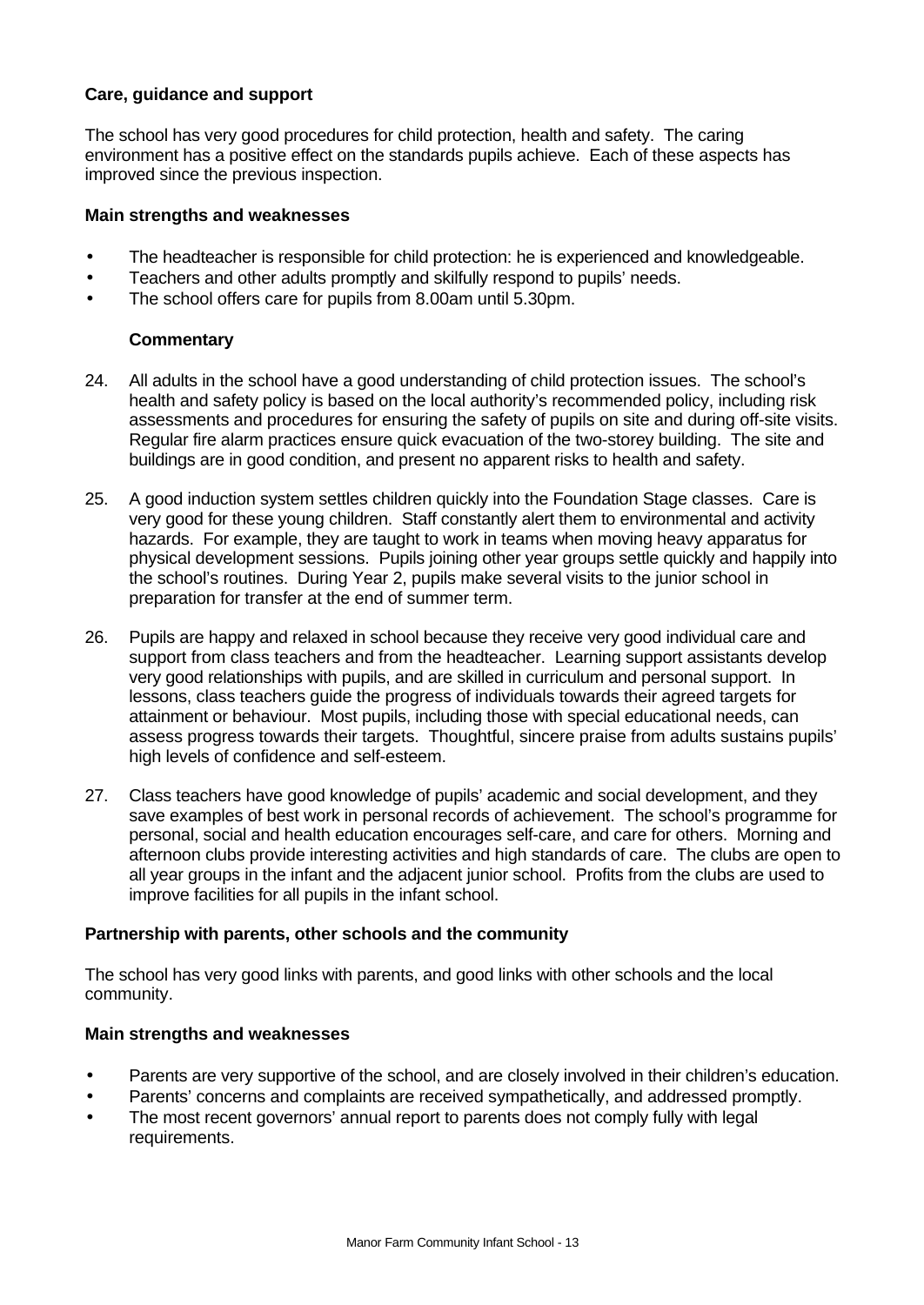# **Commentary**

- 28. Parents' views were very positive at the pre-inspection meeting, and were confirmed by responses to the pre-inspection questionnaire. Pupils benefit from the close co-operation between teachers and parents that maintains high levels of voluntary support in classrooms. In partnership with the junior school, the parent-teacher association organises regular social and fund-raising events, and raises significant amounts of money each year. Recent purchases include computers and playground equipment. Good co-operation is established between the parents' group and the governing body, and some families are active on both committees.
- 29. Parents are well informed of the school's routines and expectations when their children enter the Foundation Stage: they have very good access to staff, and communication is equally good. Foundation Stage sessions begin promptly each day because the school's policy does not encourage parents to bring their children into classrooms: after briefly waving goodbye, children quickly and confidently settle to activities.
- 30. At the start of each year, class teachers provide parents with overviews of the curriculum. Because no further detail is offered, parents have limited opportunities to monitor and support their children's learning at home. At two consultation evenings each year, parents have adequate time to review progress, and discuss targets. Teachers' annual written reports are of satisfactory quality, showing in some detail what pupils have learned in the core subjects of English, mathematics and science. However, they do not always include targets or next steps for learning. Regular newsletters are informative about events and important dates. The 2003 governors' annual report to parents does not include all the information legally required.
- 31. The school has good links with the community, and with other schools. Valuable local sponsorship has funded improvements to physical education equipment. Recent visitors from the community have described to pupils their professional work in medicine, the fire service and the police. Many social visitors have related their experiences of foreign countries, and of the local community in times past. Pupils in all year groups visit many places of interest in the county, and some major attractions in London, such as the Toy Museum and Natural History Museum. Each year, secondary school students are welcomed for work experience in childcare. Student teachers are carefully inducted and mentored, and they make a valuable contribution to school life.

# **LEADERSHIP AND MANAGEMENT**

Leadership and management of the school are good. Governance of the school is good as are both the leadership and effective management provided by the headteacher and key staff.

#### **Main strengths and weaknesses**

- The headteacher and his deputy are an effective team.
- This is a school with a clear and shared vision.
- Insufficient benefit is accrued from the time spent monitoring the quality of teaching.
- Special educational needs provision is very well managed.

# **Commentary**

32. The headteacher has an impressively positive impact on the way the school operates. He has a clear vision for its development and communicates this well. As a result, all who work in the school are united behind him. Since his appointment as headteacher in June 2002 he has overseen a continuing improvement in standards and is actively leading the development of creativity in work and thought. The aims of the school – to provide a caring, disciplined and stimulating environment; to value education for its own sake; to promote high standards of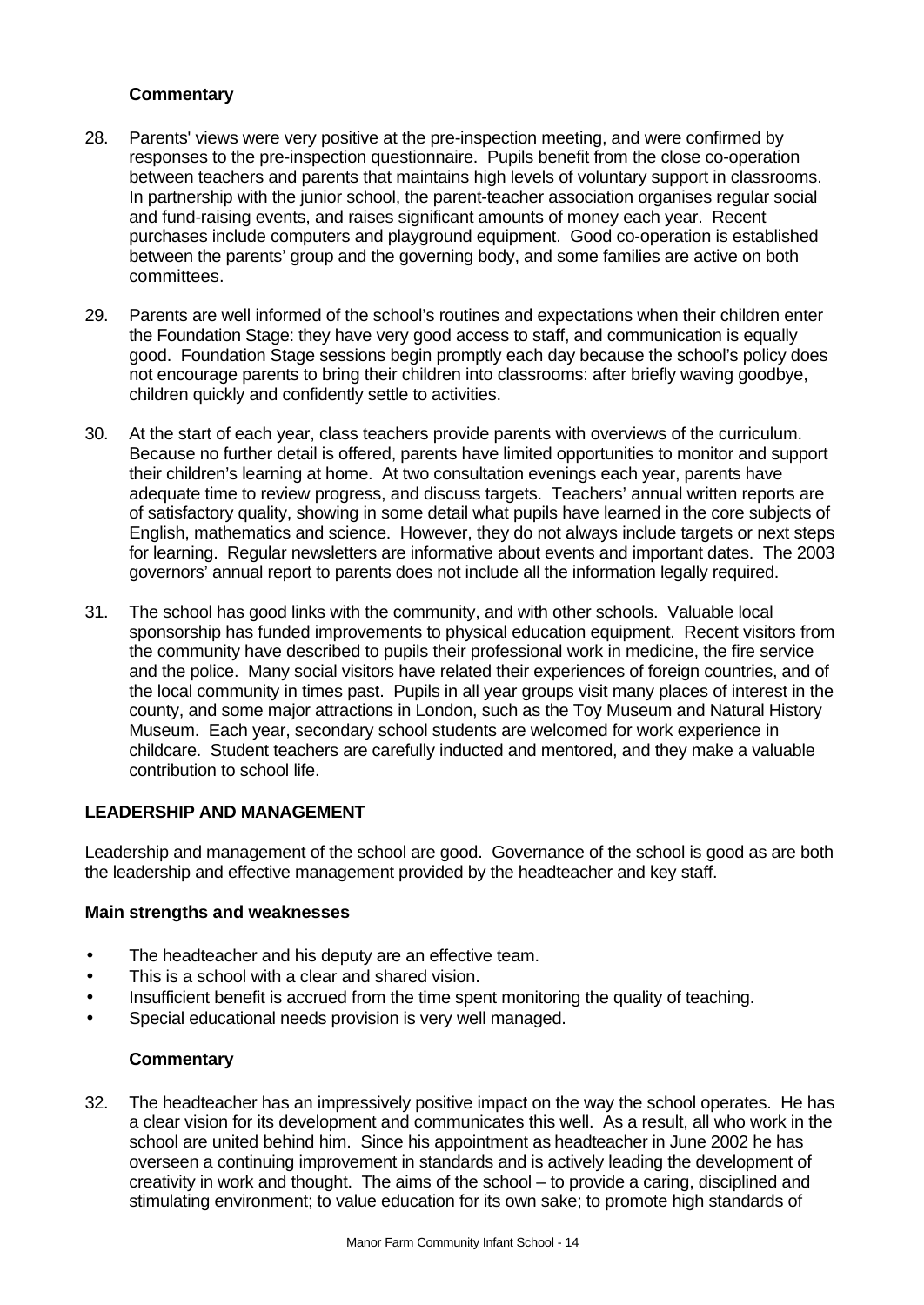courtesy consideration and behaviour; to ensure that the school community works as a team – are evident on a day-to-day basis. The deputy headteacher has different but complementary skills and talents. Together they lead and manage the school well.

- 33. There is one area where their work lacks some rigour: the way in which teaching and learning are monitored. The point has already been made that much of the teaching in the school is of good or better quality. Staff are united in ensuring that, in style and direction, their teaching is in line with the school's declared drive to foster creativity. To this extent senior managers give a firm steer to teaching. However, reports on lessons observed – the work of managers and of many staff in their roles as co-ordinators - tend to be descriptive rather than evaluative. They may well come to a conclusion such as 'teaching was good' but this judgement has not been arrived at through a clear understanding of what failed to make it very good or what made it better than satisfactory. The same is true of its component parts – planning, time management, challenge and expectation etc. If the weaker teaching in the school is to be improved to match the best then monitoring will need to become a more diagnostic tool: one used with precision to identify specific weaknesses, to advise on solutions and to evaluate the impact on future teaching of the advice given.
- 34. The leadership of staff with key roles is good overall. The special educational needs coordinator has a very good understanding of the requirements of, and provision for, meeting pupils' special needs. Through equally good leadership she oversees effective provision. In the Foundation Stage, children are identified early and provided with good plans for individual education. Parents are kept well informed. The mixture of class, group and individual support - in which classroom support assistants are heavily involved - is carefully thought through. The leadership of subject co-ordinators is generally good: They are clear about the standards being achieved and the areas that need attention. Those who co-ordinate core subjects use assessment well. They are knowledgeable and can offer good advice to colleagues. There is, however, a need to increase the rigour with which they monitor the quality of planning, of teaching and of work in pupils' books. This is also the case in the Foundation Stage where leadership and management are satisfactory.

| Income and expenditure $(E)$ |         |  | Balances (£)                   |
|------------------------------|---------|--|--------------------------------|
| 399 450<br>Total income      |         |  | Balance from previous year     |
| Total expenditure            | 438 420 |  | Balance carried forward to the |
| Expenditure per pupil        | 1939    |  |                                |

| Financial information for the year April 2002 to March 2003 |  |
|-------------------------------------------------------------|--|
|                                                             |  |

| Income and expenditure $(E)$ |         |                                     | Balances (£) |        |
|------------------------------|---------|-------------------------------------|--------------|--------|
| Total income                 | 399 450 | Balance from previous year          |              | 46 405 |
| Total expenditure            | 438 420 | Balance carried forward to the next |              | 7435   |

35. Developing the role of the governing body has been a priority since the last inspection and evidence points to a successful venture. Governors are welcomed to school and their involvement is purposeful. Induction procedures are thorough, rapid and effective, enabling new governors to feel welcome, useful and well informed. They articulate the strengths of the school and the areas for development. The school has prepared 'A Guide for Visiting Governors' to help them when they visit classrooms. Forty per cent of them are new to their role - this includes the chair and vice chair. However, as a group, they bring an impressive spread of expertise and it is used well: in health and safety, finance and ICT in particular.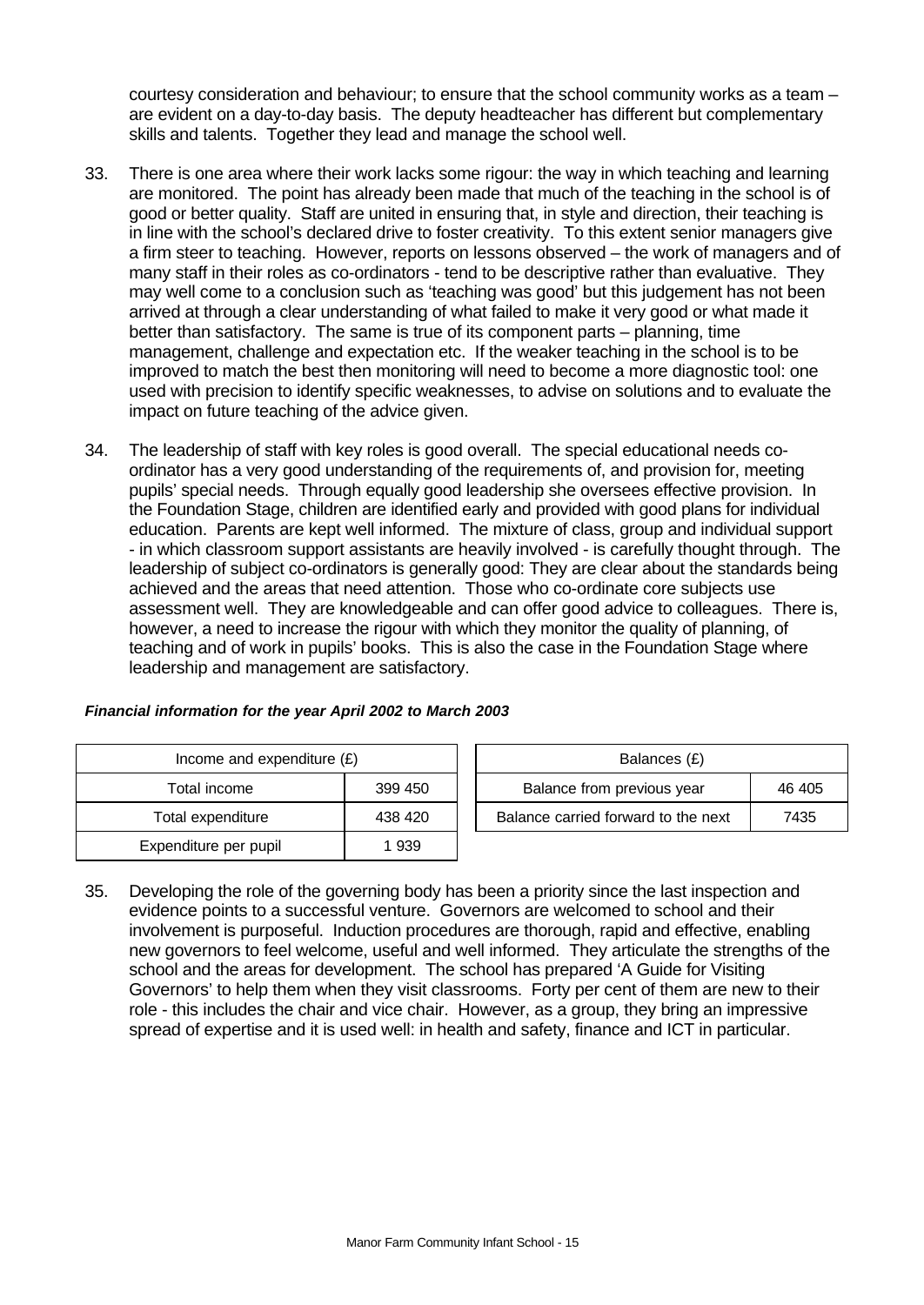# **PART C: THE QUALITY OF EDUCATION IN AREAS OF LEARNING AND SUBJECTS**

# **AREAS OF LEARNING IN THE FOUNDATION STAGE**

Overall provision is sound, as at the time of the last inspection. For some areas of learning it is good or better.

At the time of the inspection, 16 children were full-time in Foundation Stage classes, and 64 were part-time. Classes are organised by age. The school admissions policy complies with local education authority guidelines and children join the school in the school term following their fourth birthday. Their time there is governed by birth dates. As is evident from the table below, this arrangement significantly disadvantages children born in the summer term.

| Month of birth       | Terms in school part-time | Terms in school full-time |
|----------------------|---------------------------|---------------------------|
| September - December |                           |                           |
| January – April      |                           |                           |
| May – August         |                           |                           |

Children enter the Foundation Stage with average attainment. They achieve well overall, but satisfactorily in elements of literacy and mathematical development. Many are likely to achieve the Early Learning Goals. Some are likely to exceed these goals, particularly in the areas in which provision is good or better. Fewer are likely to exceed the goals in literacy and mathematical development, where provision is satisfactory.

# **Personal, social and emotional development**

Provision is **very good**.

# **Main strengths and weaknesses**

- Attendance is excellent.
- Children's attitudes and behaviour are very good.
- Children are very confident, and they have high self-esteem.

# **Commentary**

36. Children are very keen to attend. They settle quickly and soon become highly motivated and keen to learn. They are happy, friendly and very well behaved. They receive good individual care and support from all adults. Their concentration is very good, and their social skills are advanced. Relationships are very good because children learn from staff the importance of speaking calmly and quietly. They are very confident when talking to adults, following instructions and attempting new activities. Foundation Stage children participate fully with pupils in Years 1 and 2 in the school's weekly sessions for personal, social and emotional development. They talk fluently about their successes and difficulties in learning. All children have good understanding of Christianity, and some understanding of other cultures. For example, older children can identify a didgeridoo and a mrandga and have some understanding of Chinese New Year. Teaching is very good.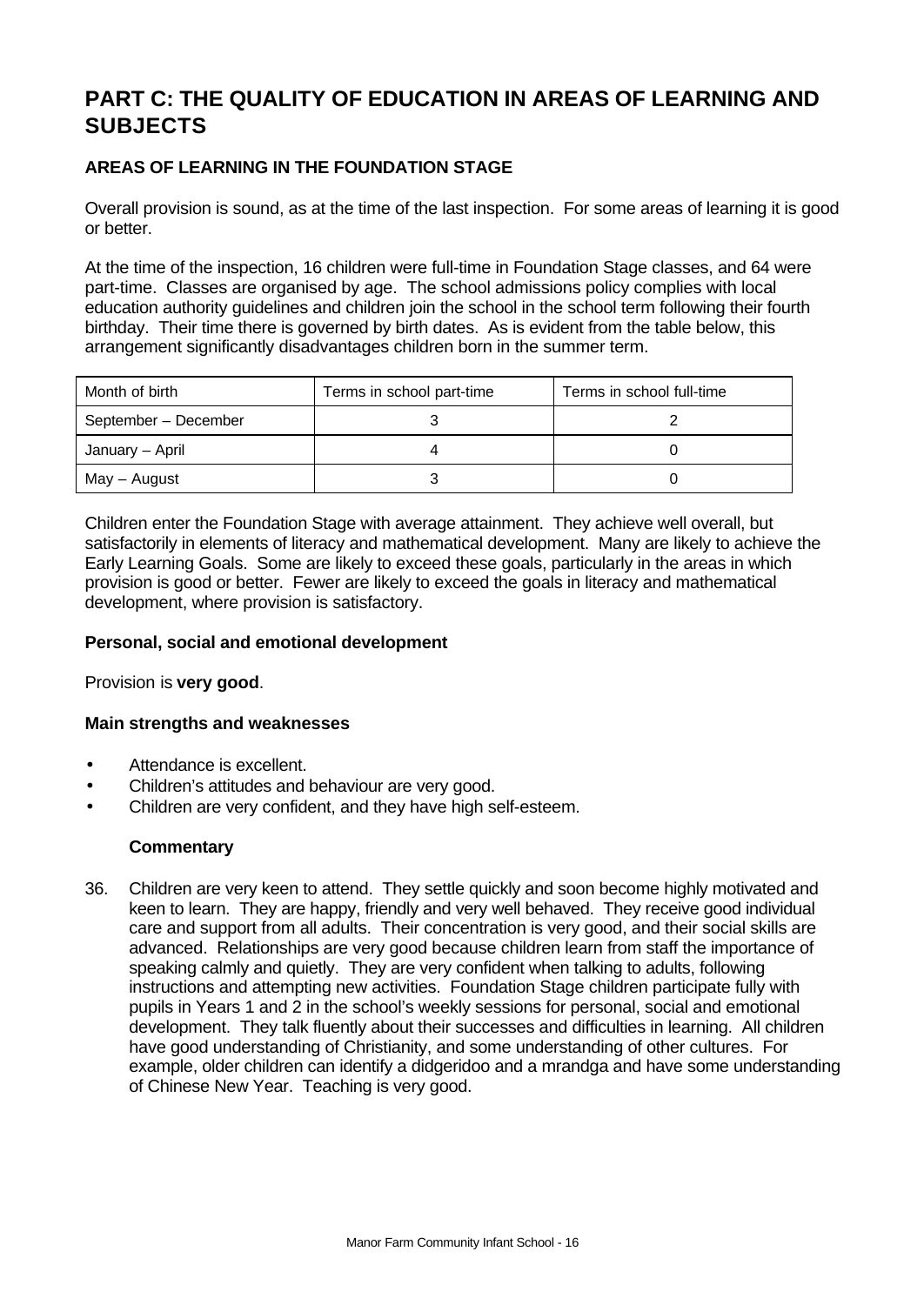# **Communication, language and literacy**

### Provision is **satisfactory**.

#### **Main strengths and weaknesses**

- Children have very good vocabulary.
- Phonics teaching is good. Planning for writing activities is underdeveloped.

### **Commentary**

37. Children are articulate, confident speakers, and older children learn some advanced vocabulary. For example, they can explain the meanings of *marsupial* and *habitat*. Most children ask sensible questions, and give coherent explanations of their work. They listen carefully to all adults and to each other, and retain what they have learned. All adults teach phonics systematically. Children enjoy looking at books, and have firm opinions about how stories should end! Children of average attainment know many sounds, and recognise a few familiar words. However, written work is underdeveloped in quality and quantity because teachers do not plan adequately for writing activities. During the inspection, in multiple activities observed during four sessions, no child was spontaneously writing or colouring. In a fifth session, the teacher was directing the whole-class to complete attainment-related work sheets. Staff carefully teach the basics of letter formation, and most children can write their first names. Teaching is satisfactory.

#### **Mathematical development**

Provision is **satisfactory**.

#### **Main strengths and weaknesses**

- Children have good skills in mental mathematics.
- Best use is not always made of the opportunities available for the development of early mathematical language. **Commentary**
- 38. No numeracy lessons were seen during the inspection, and no written work was available for analysis. Judgements are based on discussions with children, and teachers' assessment records. The youngest children count to five on their fingers. With support, they understand an instruction to pour two cups of water into a bowl. Staff miss opportunities for developing mathematical language. For example, in a mixed activities session where children laid a table for the Three Bears, the teaching plan did not include relevant questions. Older children count scattered objects accurately to ten. They have good understanding of *more than* and *less than,* and can calculate mentally the problem of *two less than ten.* They know the names of many two-dimensional shapes, and some three-dimensional shapes. They know the meanings of *smaller than* and *bigger than*. Children of average attainment reproduce a simple repeating pattern. A few children identified the animal that *came first* in a race to celebrate Chinese New Year. They had difficulty in recalling the words *second* and *last.* Children of average attainment recognise and write numbers to ten, but often write them backwards. Teaching is satisfactory.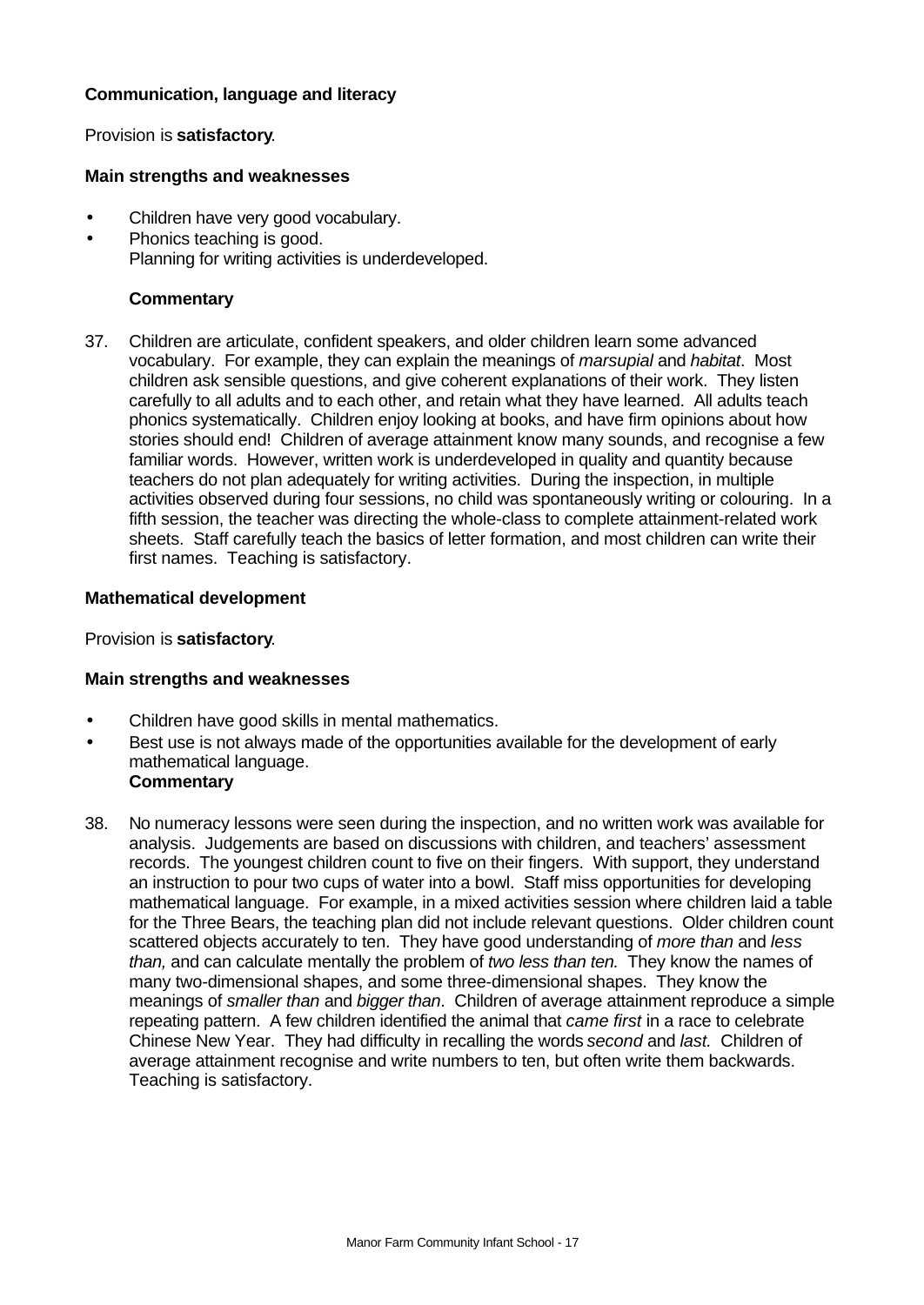# **Knowledge and understanding of the world**

Provision is **good**.

# **Main strengths and weaknesses**

- Children have good geographical understanding.
- Although children have good knowledge of ICT, computers are used inconsistently.

#### **Commentary**

39. Children of average attainment know many facts about Australia and Africa. For example, they know how tropical climates differ from that of Britain. They know some names and characteristics of tropical animals. During the inspection, they used bricks and planks to build structures representing the bridge in "Billygoats Gruff". Although the structures were satisfactory, the value of the activity was limited because the children did not have opportunities to discuss their work with adults. Staff and children make very good use of the outdoor areas. For example, they collaborate in growing seasonal vegetables and in locating interesting minibeasts. Many children have good computer skills. They are discerning about educational programs, and make their preferences clear by selecting favourites! However, during the inspection, computers were not extensively used in three of the four Foundation Stage classes, and teachers did not plan for the use of ICT. Teaching is good.

#### **Creative development**

Provision is **good**.

#### **Main strengths and weaknesses**

- Music is a strength of the Foundation Stage.
- Staff influence restricts original ideas in children's original artwork.

# **Commentary**

40. Children's artwork is generally of good quality. For example, in their Africa project, they accurately painted tigers. They know something of colour mixing, and know that colours lighten with the addition of white. During a satisfactory art lesson, a teacher required them all to paint a formulaic tropical background before adding their own rhinos. Although the work was good, children had no creative opportunities, and most paintings were identical. Similarly, the youngest children, given outline drawings of teddy bears, were required to paint them brown. Children have very good understanding of the disciplines of singing. In an excellent lesson seen, they sang high and low, and responded to the words *pianissimo* and *fortissimo.* They followed the conductor's beat with faultless concentration. Very good questions extended their thinking. For example, the teacher asked 'Do we have to get louder when we get faster?' Imaginative play is satisfactory overall. Children enjoy role-play, and re-enacting familiar stories. However, of four children playing in the *Vet's Surgery,* only one understood the function of a vet. Teaching is good.

# **Physical development**

Provision is **good**.

#### **Main strengths and weaknesses**

• Children are physically very accomplished. They move with style and confidence.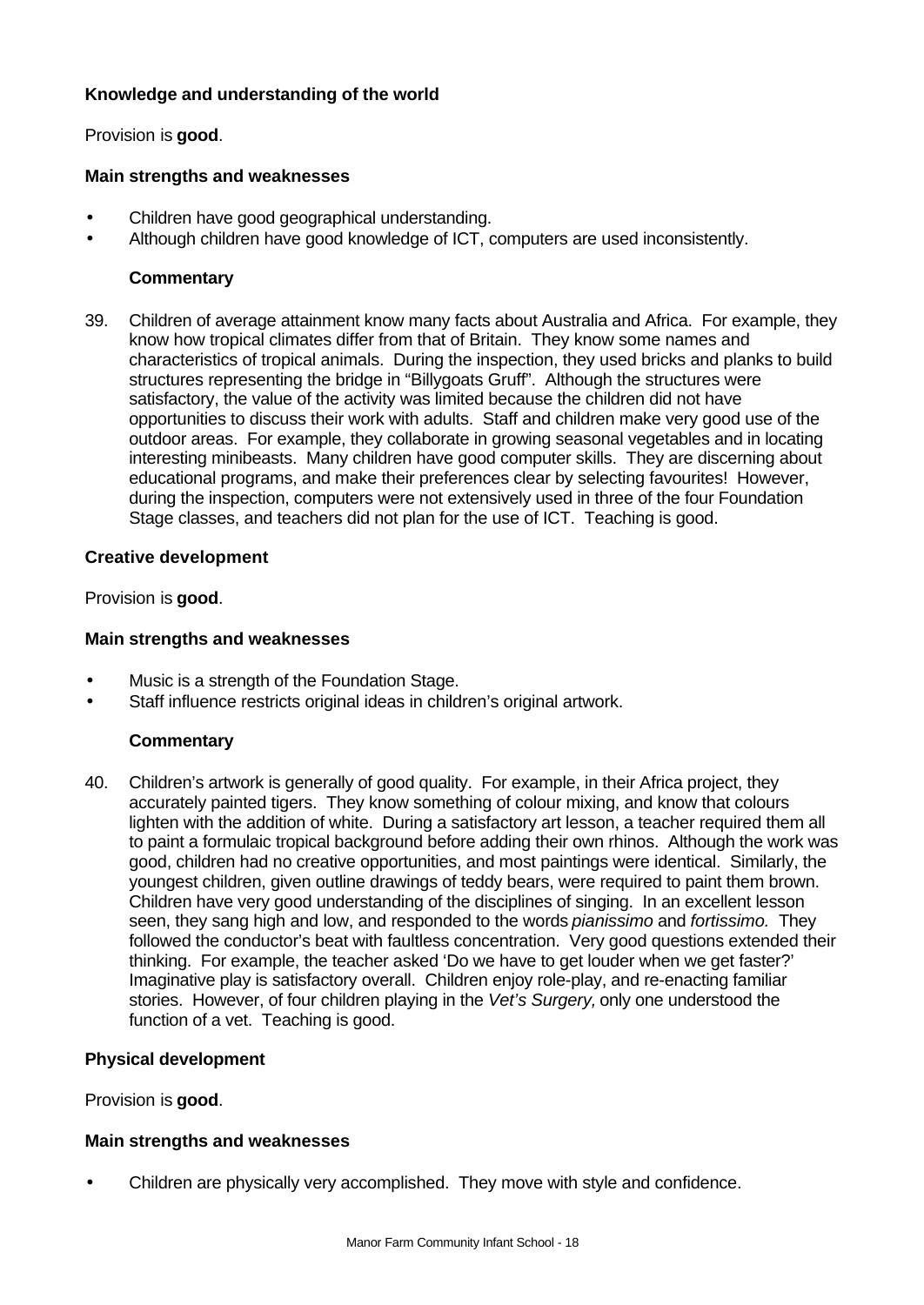# **Commentary**

41. In a good physical development lesson seen, children demonstrated good co-ordination and spatial awareness. They set up apparatus, and used it confidently. Weather conditions during the inspection prevented outdoor activities, but resources indicate a good variety of opportunities for children to develop their gross motor skills. Their fine motor skills are good: they accurately use clay tools and a variety of paintbrushes. Children have some understanding of healthy lifestyles. They know that fruit is an important part of their diet. They always remember to wash their hands after using the toilet. Teaching is good.

# **SUBJECTS IN KEY STAGE 1**

# **ENGLISH**

Provision in English is **good.**

### **Main strengths and weaknesses**

- All pupils are quick to acquire basic skills because they are taught well.
- They attain standards well above expectations.

# **Commentary**

- 42. By Year 2 pupils attain well above expected standards with no significant difference between the four component parts of the subject: speaking, listening, reading and writing. This is an improvement since the last inspection. Good assessment in the subject and strong leadership contribute to this impressive achievement. Teaching quality is good overall but variable. The least effective could be improved if it was more productively monitored.
- 43. Very good listening skills are nurtured from the Foundation Stage upwards and are supported by pupils' good manners and very respectful behaviour. Speaking skills are equally good in that, in relation to their age, pupils have a broad vocabulary. They are sociable, and have the confidence to speak audibly in front of their class. Many are also happy to speak in front of a larger audience – in the school hall and with a microphone. Pupils' own explanations of this experience such as, 'It's OK, really', are skilfully used by the school give the more wary the confidence to have a go. For pupils aged only six and seven, they are confident and composed. Video evidence of a school production confirms this view. The school places adequate emphasis on the acquisition of subject-specific, technical vocabulary and teachers often encourage pupils to rehearse their ideas with a friend before sharing them with the class.
- 44. Pupils read very well and this is generally matched by their comprehension. Whilst not detracting from the good work of the school in this respect, parents are to be commended for the part they play: the vast majority hear their child read on a daily basis. The result is that pupils have the reading skills they need for their work in other subjects of the curriculum. They choose from a good range of books, including non-fiction and poetry.
- 45. Pupils write very well. They learn to join their writing: most pupils in Year 2 join all letters correctly although some less able pupils still print. Less than half way through the school year the more able pupils from Year 2 are working securely within Level 3. Most others are working within Level 2. Sentences are generally simple in structure but most pupils have a 'sense of sentence' – they know where a full stop should go. Pupils of average ability and above use speech marks correctly and all make sensible attempts at spelling the words they want to use.
- 46. Year 1 pupils write at length, too. They are encouraged to have a go at spellings: The following, for example, was produced early in the school year: One day there was a patchwork elephant *… … collad Elmer and he wanted to be lic all the other elephant.*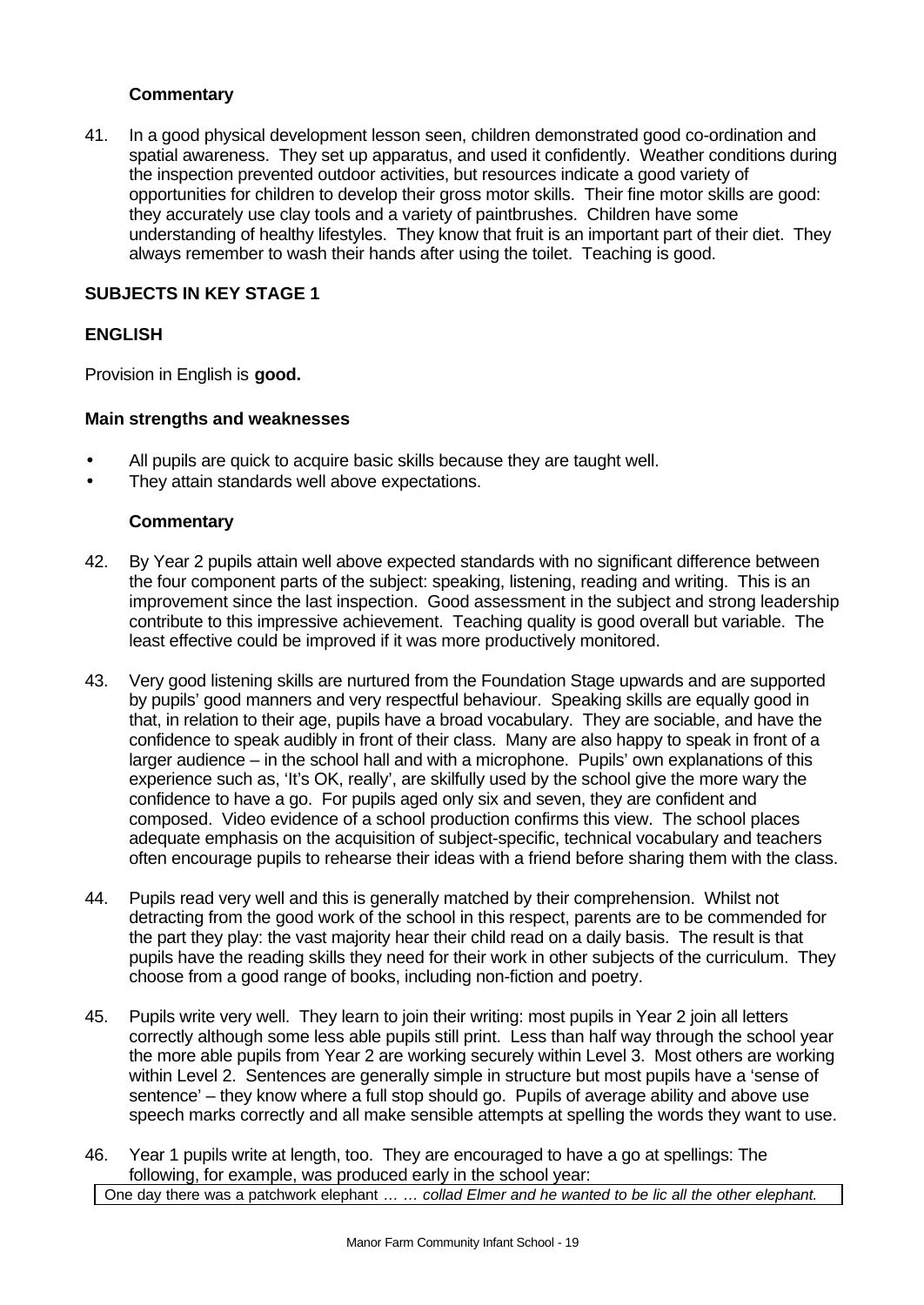*And he wonted to wok frow the forist so he did and he sore lose of anemallse. And then he met his frens and he sor a berey tree and soc it and it was cuveud in beris.*

# **Language and literacy across the curriculum**

47. Opportunities to write are plentiful and an acceptable proportion of these are 'from scratch' writing opportunities where pupils can express themselves freely. The termly 'activity weeks' provide good writing opportunities. For example, the theme for the autumn term was pirates. Year 2 pupils produced books about pirates containing a lot of writing of which the following is a tiny taste. Given that it was produced so early in Year 2, the style is impressive.

'*Once a poan a time there was a pirate ship. With pirates on it. Ugly pirates. I mean not nise pirates. Suddenly crash the ship crashed against the edge.'*

# **MATHEMATICS**

Provision in mathematics is **very good.**

# **Main strengths and weaknesses**

- Standards are well above average and pupils achieve very well.
- There is a strong emphasis on creative thinking and on encouraging pupils to use a variety of approaches to solve mathematical problems.
- Pupils respond very well to the teachers' questions and apply themselves well to tasks.
- The use of ICT is developing well to support mathematics.
- Assessment procedures are good and proving useful in raising achievement.

#### **Commentary**

- 48. Improvement since the last inspection has been very good. In 2003, nearly all Year 2 pupils reached Level 2 in the national tests and about half attained Level 3. In the last two years, pupils' results have been well above those nationally and those in similar schools. Most pupils enter the school with average mathematical understanding.
- 49. Pupils have a secure understanding of the place value of numbers and are familiar with number bonds up to 100. The majority is confident in adding and subtracting two- and threedigit numbers, and can apply this to problem-solving activities in real contexts. Pupils in Year 2 recognise and name common two- and three-dimensional shapes and describe confidently their properties using mathematical vocabulary. Pupils in Year 1 sort objects in a variety of ways - using a Venn or a Carroll diagram - and using the computer. They are confident in using real money in their practical work.
- 50. Pupils are encouraged to use different approaches to solve number problems, including word problems, and to talk about strategies they have used. Overall, the school enables pupils of all ages and abilities to make very good progress and to achieve very well. Pupils with special educational needs are well supported by teachers and support assistants, and achieve almost as well as their peers. The school's data analysis helps to monitor the gender differences that are noted; presently, boys and girls are making similar progress. There are generally high expectations, to which pupils respond well by working hard towards their learning targets.
- 51. Since the last inspection, the proportion of pupils achieving the expected levels has risen steadily, as the quality of teaching has improved. The highest-attaining pupils now have sufficient challenge and teachers encourage a variety of approaches in problem solving. Teaching is good overall - it is very good in Year 2, and satisfactory or better in Year 1.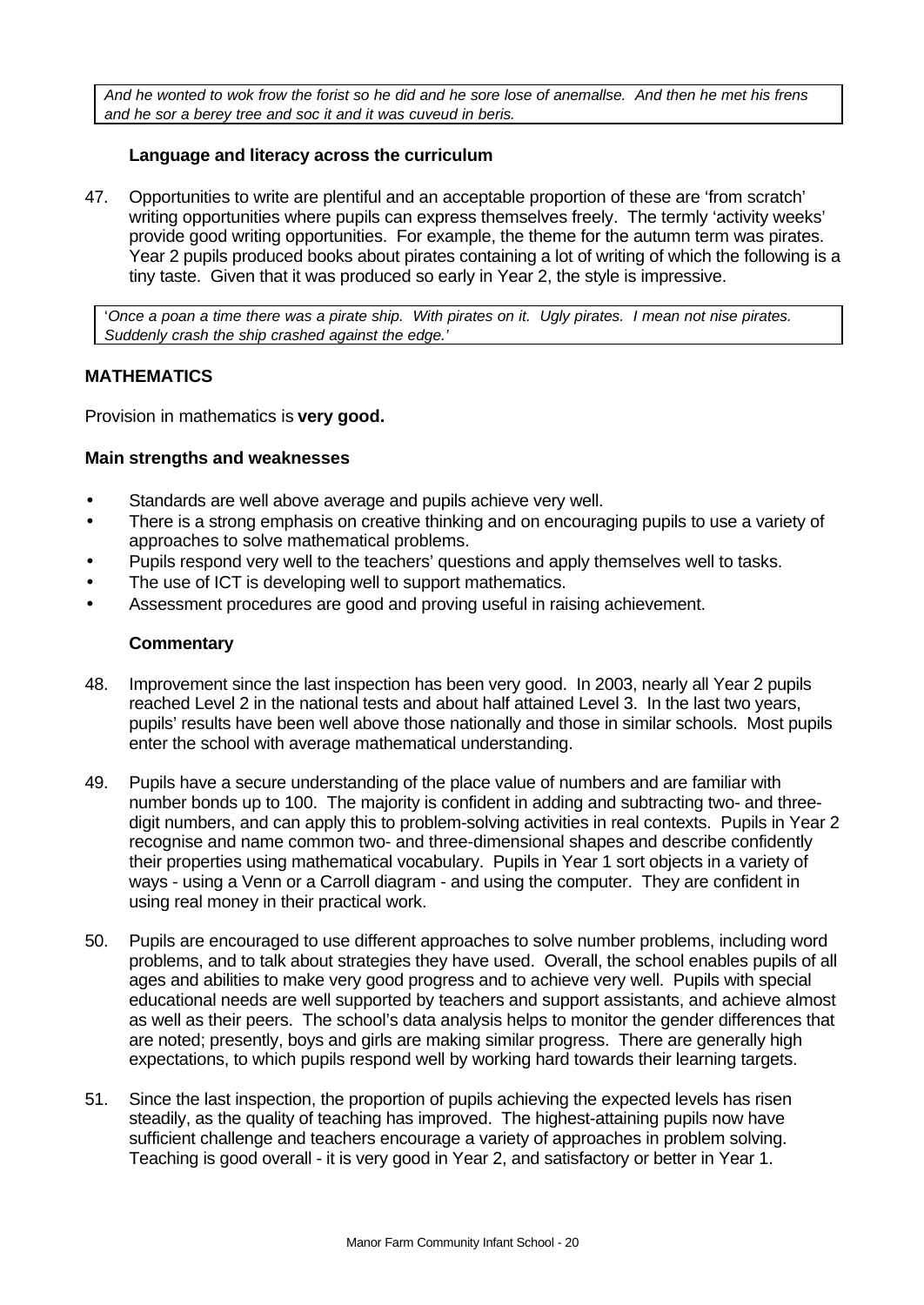- 52. There were some minor weaknesses in teaching: a teacher's use of inaccurate language to explain the place value of two-digit numbers and to compare two or more amounts led to some confusion for pupils. In another case, the teacher lacked confidence in teaching the subject.
- 53. ICT is being used increasingly well to support mathematics. During the inspection, good use was made of the computer in Year 1 to support work on shapes and space, and for sorting and ordering activities, linked to work in science and design and technology. Teachers use ICT well to plan their lessons and to inform their assessments of pupils by using an ICT Assessment Package.
- 54. The National Numeracy Strategy provides a sound basis for the teachers' planning and for assessment in the school. This has made a good contribution to improving the quality of teaching and raising standards. Teachers extend pupils' literacy skills well through wholeclass discussions and a focused use of mathematical vocabulary. Teachers provide pupils with good models for recording their mathematical work.
- 55. The subject is well led and managed. The co-ordinator is relatively new, but has made a good start. She has managed to observe teaching in all year groups, and has given written feedback to colleagues. She has sampled pupils' work and has analysed the test results. The monitoring has been useful in identifying areas which need more attention and taking appropriate actions. There is scope, however, for increasing the rigour in monitoring through using standardised criteria for evaluating the effectiveness of teaching. The current priorities, which are appropriate, are to increase creativity in the teachers' planning, and to devise and use study trails in number and shape. There are opportunities to attend external courses and share good practice within the school.

# **Mathematics across the curriculum**

56. Pupils are increasingly using mathematics as part of their work in other subjects, and consequently developing an appreciation of the practical uses of mathematics in real life. For example, there is sound use of graphs and tables to record data in science.

# **SCIENCE**

Provision in science is **good**.

# **Main strengths and weaknesses**

- Pupils have very good investigative skills.
- Some teaching is very good, and all teachers develop pupils' literacy skills.
- Pupils' written work on loose pages reduces the value of teachers' marking.
- Teaching and learning are monitored erratically.

# **Commentary**

57. Standards are good in both year groups, and are likely to be very good in Year 2 at the end of the school year. Average-attaining pupils in Year 2 have made attractive collage displays to show their very good understanding of the differences between natural and man-made materials. They make rational scientific predictions, based on research and observation. For example, experiments confirmed their written predictions of how quickly a block of ice would melt in various locations. In a very good Year 2 lesson, the teacher invited pupils to place five visitors in ascending order of age, and then set them a fair test of mobility. Pupils keenly debated if the oldest competitor, aged 81 years, should be allowed to use her walking stick! When a young adult won a jumping test, upsetting many predictions, the teacher reminded the class that scientific predictions are not always reliable. Attainment in writing was very good when they described the experiment and the outcome. In discussion with an inspector, younger Year 2 pupils had a less secure understanding of fair testing.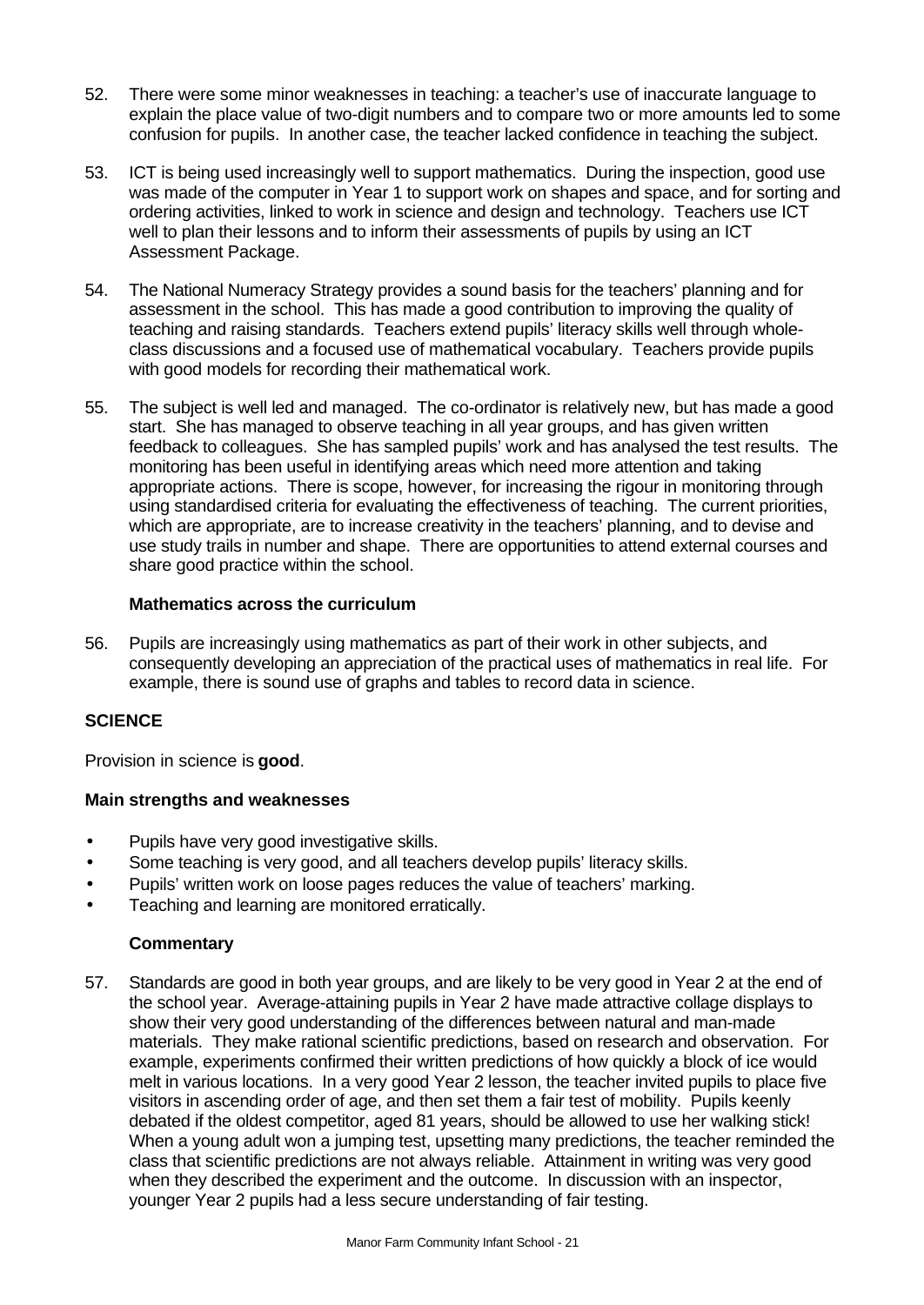- 58. Pupils in Year 1 have good understanding of forces. They remember visiting a local park to explore the types of forces required to move seesaws, swings and roundabouts. Higherattaining pupils know how the force of the wind turns a windmill. In a very good lesson, pupils learned the relationship between light and the eye, and assessed the human eye as being the size of a table tennis ball. They discussed how other senses compensate when sight is diminished or lost. The teacher set a simple, very effective, task to demonstrate the problems of communicating when unsighted. In a satisfactory lesson, pupils described the sounds heard during a 'listening walk'. Individual pupils reading aloud to a learning support assistant disturbed the extended introduction to this lesson.
- 59. Teachers have high expectations of the quality and quantity of pupils' written work. However, all work is on loose pages and worksheets, often undated. Teachers retain the pages, but pupils cannot easily see how their work has been marked. Neither can they retrieve information from previous work, or see how their knowledge has developed. The curriculum includes many subject areas, including ICT. For example, Year 2 pupils illustrated a large display of the human body with word-processed labels.
- 60. Teachers have good subject knowledge, and the co-ordinator is conscientious and well informed. However, the school has inadequate procedures to ensure consistent monitoring of lessons and pupils' work. Consequently, the quality of teaching is inconsistent across all classes – but good overall.

# **INFORMATION AND COMMUNICATION TECHNOLOGY**

Provision in ICT is **good**.

#### **Main strengths and weaknesses**

- Pupils are confident and knowledgeable when using ICT.
- ICT is used inconsistently in classrooms.

#### **Commentary**

- 61. Pupils in Year 2 have above-average skills for their age. Their achievement is good, and standards have been maintained since the last inspection. Pupils of average attainment in Year 2 have good understanding of word-processing icons and the keyboard. They combine text and pictures from a variety of sources, and higher-attaining pupils explain clearly how to send and receive e-mails. In the one brief lesson seen, where the teacher made very good use of time, pupils practised programming a floor robot. They quickly learned the importance of estimating distances before entering a series of instructions. When the robot failed to respond, many pupils realised that the previous memory had not been cleared.
- 62. In Year 1, pupils successfully completed sorting exercises using click and drag. In the wholeclass session, the teacher led a good discussion about resolving mathematical problems by experiment and discussion.
- 63. The headteacher is the subject co-ordinator. His leadership is good, and management satisfactory. Although staff participate in a training programme to develop individual skills, their teaching is inadequately monitored. Although ICT is included in teachers' planning pro-forma, no specific detail is required for subject lessons.

#### **Information and communication technology across the curriculum**

64. The curriculum is good, and the school follows national guidance to maintain progress and develop understanding. ICT is used in many areas of the curriculum, including mathematics assessments by pupils in both year groups. However, its use can be variable and is not monitored for consistency. Provision of interactive whiteboards is a priority of the school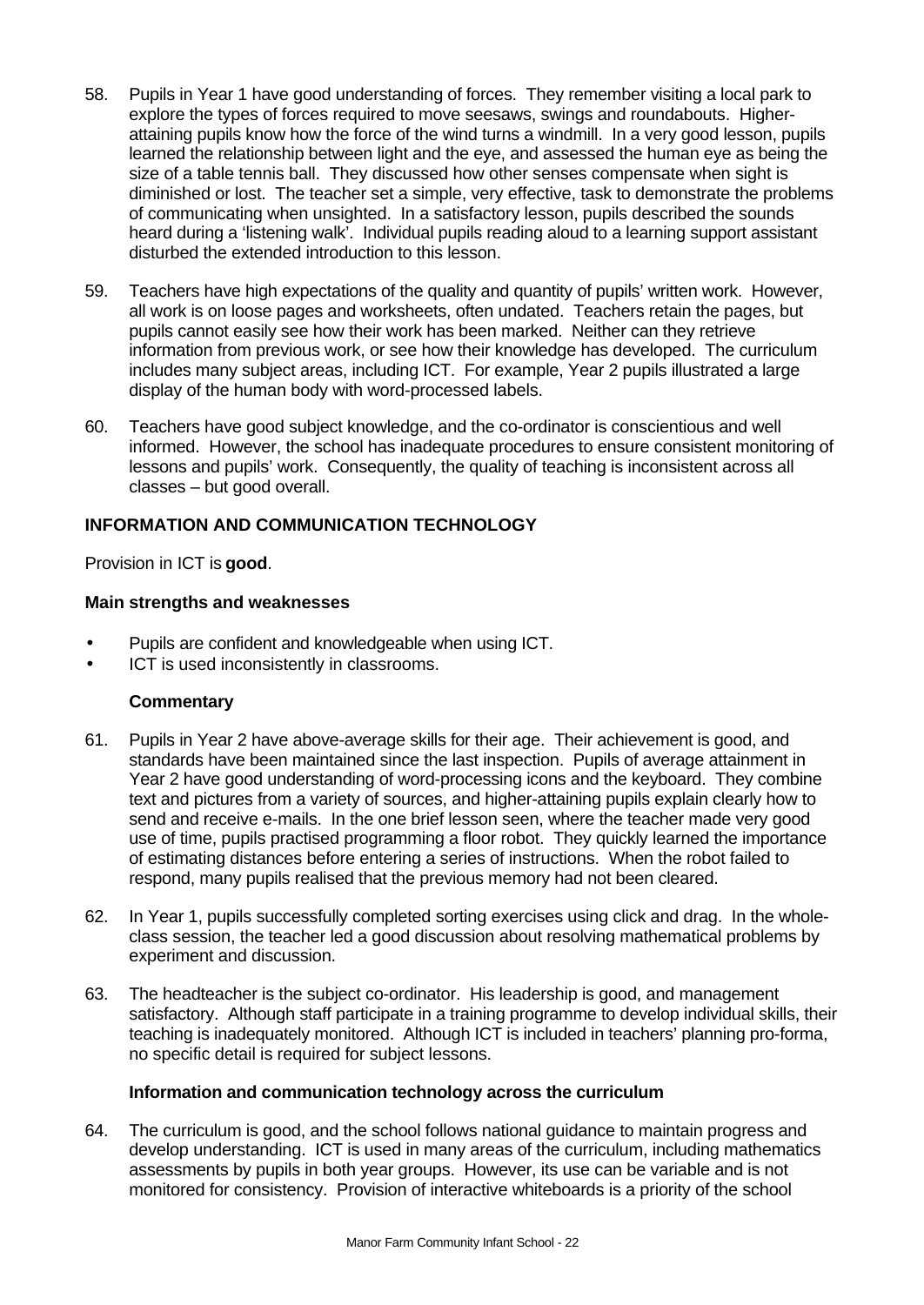improvement plan and the use of these will enhance the many good quality machines that are already installed in classrooms.

# **HUMANITIES**

- 65. During the inspection **history** and **geography**, were not a main focus, so judgements are based on an analysis of work, two lesson observations and a discussion with the subject coordinator. It is therefore not possible to form an overall judgement about the provision in these subjects. There is every indication from the available evidence, however, that the above average standards and the good teaching, reported in the last inspection, have been well maintained. Taking account of their prior attainment, all pupils make good progress overall.
- 66. An appropriate range of topics is covered in each subject and pupils have adequate opportunities to develop the relevant knowledge, skills and understanding. Teaching in history is generally very good, at times excellent. There is very good use of questions and answers by teachers, and pupils become interested. A variety of resources is used to good effect. For example, in a Year 2 history lesson, pupils had an excellent opportunity to find out about Florence Nightingale from an old photograph, through talking about the different aspects of history of the period, giving their reasons, reading, and writing their own views. There is good use of a timeline to help develop a sense of where in the past does a famous person or an event fit, for example, Jesus Christ, Guy Fawkes, Queen Victoria, Florence Nightingale and themselves. There was good use of role-play during 'activity weeks' when pupils had dressed up as kings and queens. They have studied the sequence of events during the Great Fire of London and developed a good understanding of the significance of Remembrance Day - by taking part in an organised parade around the school.
- 67. In both history and geography, a range of visits and visitors plays an important part in making the work more interesting and relevant. In both subjects, inquiry skills are being developed satisfactorily through using printed sources of information and through using the Internet. Teaching is good in geography, often better. Map work skills are developing well through using a range of maps, globes and atlases. Pupils learn about the eight points of a compass, and use these directions to locate objects on a map, for example, in the context of their work on 'Pirates'. The comparative study of places is effective. Pupils in Year 2, for example, have a good understanding of what Hazlemere is like and how it differs from the imaginary island of Struay. They use the Internet to look closely at Coll, on which the 'Katie Morag Island' is based. Likewise, pupils in Year 1 develop a good understanding of near and distant places such as Devon, France, Majorca and Cyprus. They locate real places on maps of the British Isles and of Europe. They are well aware of how they could travel to these places, and if this will take a long or short time by comparison. There are good opportunities to extend pupils' thinking through in-depth discussions, and through pupils' own writing. Pupils are taught to take care of their immediate environment and to help in improving it.
- 68. The monitoring role of the co-ordinator has improved since the last inspection and is now good: she monitors subjects through examining planning and assessments, and through sampling pupils' work and talking directly to them. There are some opportunities to monitor teaching by direct lesson observation.

# **RELIGIOUS EDUCATION**

Provision in the subject is **good.**

# **Main strengths and weaknesses**

- Achievement is good.
- Pupils discuss spiritual, moral and cultural issues and reflect on their personal feelings and beliefs.
- Pupils appreciate the diversity of cultures within the school community through celebrating festivals from different religions.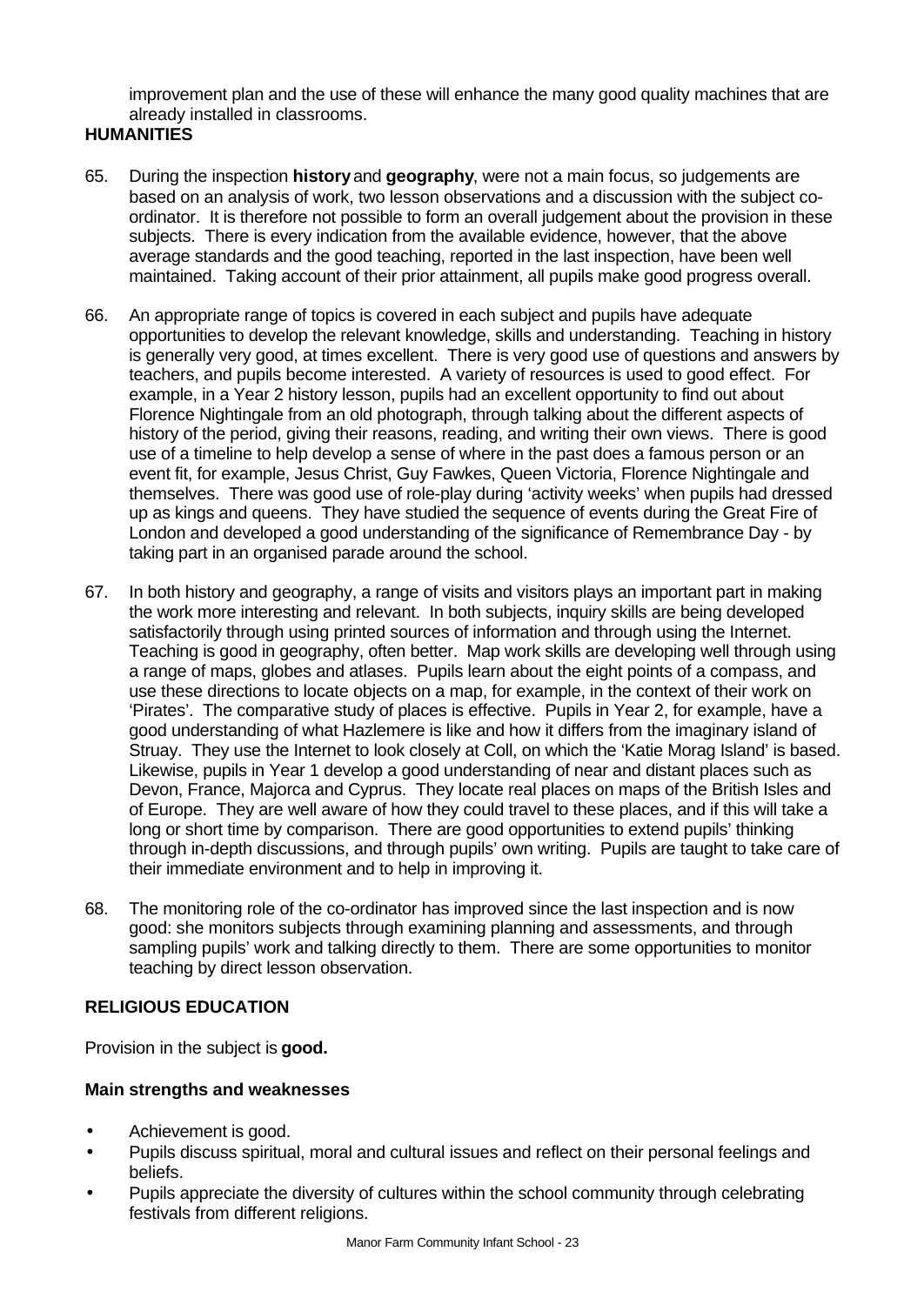# • Assessment and recording procedures are underdeveloped. **Commentary**

- 69. Standards of attainment are in line with the expectations of the Locally Agreed Syllabus. Pupils gain a good understanding of Christianity through listening to Bible stories and by celebrating important traditional festivals. They recall the stories well, discuss their hidden meanings and give their own interpretations of morals. They have a good multicultural awareness through celebrating festivals from religions to which some pupils or teachers belong: Hinduism, Judaism and Islam, for example. There has been good improvement in the subject since the last inspection, particularly in teaching. Only two lessons were observed, but these together with the pupils' written work and discussions with pupils, point to good achievement in each year group.
- 70. Teaching is good. Pupils are given opportunities to discover the meaning behind religions as well as their key features. They respond very well to opportunities to reflect on the implications of what they are being taught. Following a story in Year 1, for example, pupils were able to consider how their own actions might affect others. Relationships are very warm and friendly, and this helps pupils to engage fully in discussions. Teaching makes a significant contribution to pupils' spiritual, moral, social and cultural development. Pupils in Year 2 reflect on their relationships with others and consider those that have special significance for them. They name some of the places of worship and compare how people from different religions might worship in a church, a mosque or a synagogue. There are good opportunities to gain firsthand knowledge and experience of other religions through using visitors, parents and teachers as a source of information. The computer is used to good effect by pupils for their own research, and to look at the school's website, which records events that take place during the 'activity weeks'.
- 71. The curriculum is broad. Religious education is well integrated with the programme for teaching personal, social and health education and citizenship (PSHCE) – called 'circle-time'. Assemblies also make a good contribution to religious education. Themes are explored through lessons and the teaching points are often reinforced through assemblies as well as 'circle times'. The subject is managed well by the headteacher. Teaching plans are monitored regularly. The scheme of work has been adapted well to suit the needs of the school, but as yet there is no clear picture of the expected standards for each year group. There is flexibility in deciding what to teach and when, which means that different classes in the same year group can have different learning experiences. This is leading to some uneven standards. The monitoring of the subject is not sufficiently rigorous to ensure that there is continuity and a systematic progression in pupils' learning.

# **CREATIVE, AESTHETIC, PRACTICAL AND PHYSICAL SUBJECTS**

- 72. There was insufficient evidence in **art and design**, in **design and technology** and in **physical education** to make secure judgements about provision.
- 73. No lessons were seen in **art and design** and the work on display represented part of the curriculum only. Nevertheless, Year 2 pupils produced some good quality work on landscapes and discovered that wax crayons are waterproof. A further link with science was made as pupils saw the effect of heat on their wax crayon shaving designs. Year 1 pupils carefully produced a colour wheel, also of a good standard.
- 74. One lesson of **design and technology** was seen. Year 1 pupils were given a wide range of fruits to look at, smell and taste. This was the first of several lessons, culminating in pupils choosing their favourite fruits to 'design' their own fruit salad. There were strong links to the healthy eating element of science. In the parallel Year 1 class where some pupils were engaged in making a fruit salad, others worked hard and successfully on observational drawings of their chosen fruit. Year 2 pupils had made vehicles from junk materials – individual in design. Most work seen was of a good standard.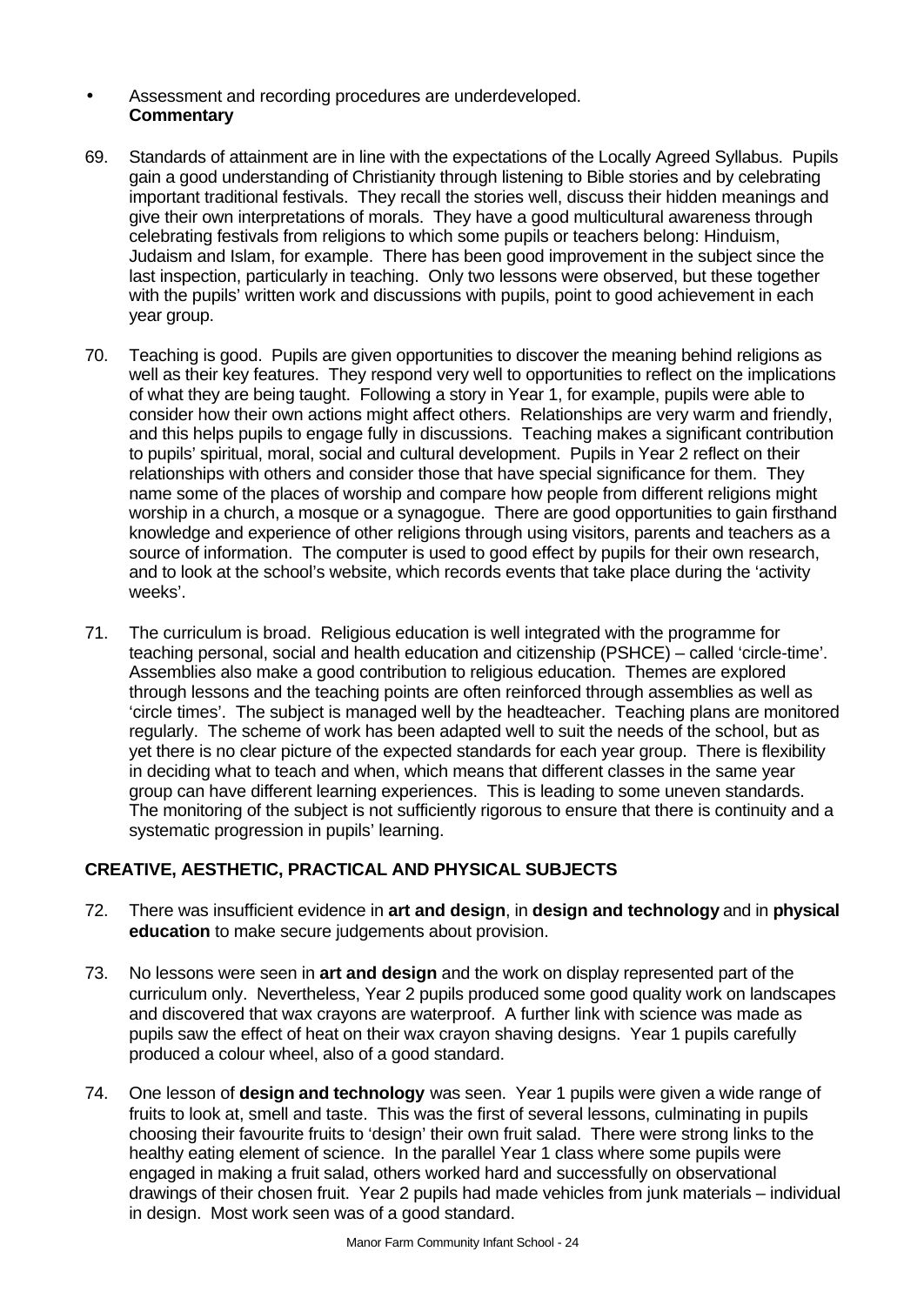75. In the single **physical education** lesson seen during the inspection, pupils in Year 1 moved confidently on apparatus. They improved their balancing techniques on the floor, and on a variety of apparatus. Their co-ordination and spatial awareness were good, and they responded warmly to the teacher's individual coaching. Although teaching was good overall, a brief, unstructured, warm-up game did not prepare pupils fully for the subsequent vigorous lesson. In a brief session seen in Year 2, standards were good overall. Pupils jumped confidently over hurdles, and accurately threw and caught beanbags.

# **Music**

Provision in music is **good**.

# **Main strengths and weaknesses**

- Pupils respond enthusiastically to a very experienced and knowledgeable co-ordinator.
- Class teachers maintain high standards in their own music lessons: teaching and learning are good.

# **Commentary**

- 76. Standards exceeding national expectations have been maintained since the previous inspection. In a good lesson seen in Year 2, pupils listened carefully when asked to identify instruments in the "Carnival of the Animals". They knew the names and sounds of many instruments, and their musical vocabulary was good. For example, they understood *staccato, composition* and *composer.* In this lesson, groups composed percussion music, representing animals. After listening to each piece, the class attempted to match animals to the music by gauging rhythm and tone. Some evaluations were accurate. The teacher had good subject knowledge, and pupils were fully involved throughout this fast-paced lesson. In a brief video recording of their Christmas concert, pupils in Year 2 performed a musical play based on their own storyline. They sang and moved very confidently, without visible adult direction.
- 77. In a Year 1 lesson, late on a blustery afternoon, pupils returning from the playground settled quickly to discuss 'winter sounds'. They had very good understanding of high and low sounds, and all agreed that a *rest* should represent the sound of snowfall. The teacher arranged the class in a circle on the carpet, and invited them to select and use instruments related to large pictures of winter scenes. They all participated fully, and were adept at keeping silent when she pointed to a snowstorm. A higher-attaining boy described the sound of his instrument as 'Scratchy… like ice skating'.
- 78. The co-ordinator has excellent subject knowledge, and quickly develops the early skills learned in the Foundation Stage. Resources are very good, and include unusual instruments from a variety of cultures. Some broken instruments are awaiting replacement.

# **PERSONAL, SOCIAL AND HEALTH EDUCATION AND CITIZENSHIP**

- 79. The school's contribution to pupils' personal, social and health education and citizenship clearly has a very positive impact on their behaviour, confidence and self-belief. It is a strong element in the school's curriculum, very well led by a knowledgeable and committed coordinator. The school works from the premise that self-esteem underpins achievement.
- 80. Circle time is timetabled simultaneously for everyone. This makes it possible to group children in a different way: brothers, sisters and cousins can be together at least once in the week, as can pupils from all three year-groups in the school. It helps them to get to know other pupils and to be sociable with them. It also affords the oldest children the opportunity to take responsibility for escorting the very youngest to the right room – quite a feat in this school!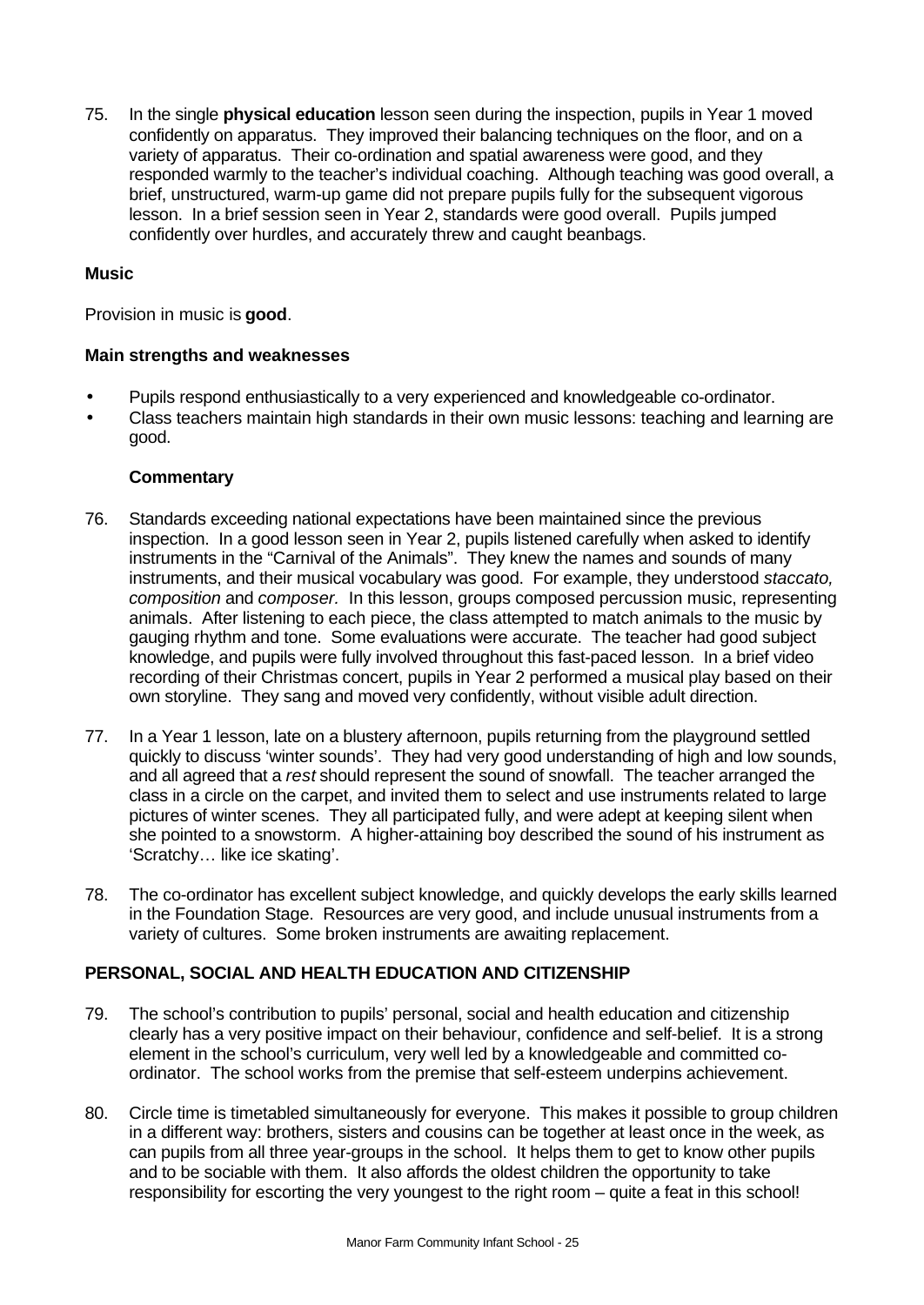Children learn that it is not only academic prowess that earns acceptance – it's quite OK if you aren't the best at maths!

81. Next term will see the implementation of the Pyramid Trust Self Esteem Project: a good example of the lengths this school will go to in order to help pupils. This is an unusual school for the Trust to be working with, but it is an interesting project. It follows on the heels of the Low Esteem Project, which the school ran in 2002-2003.